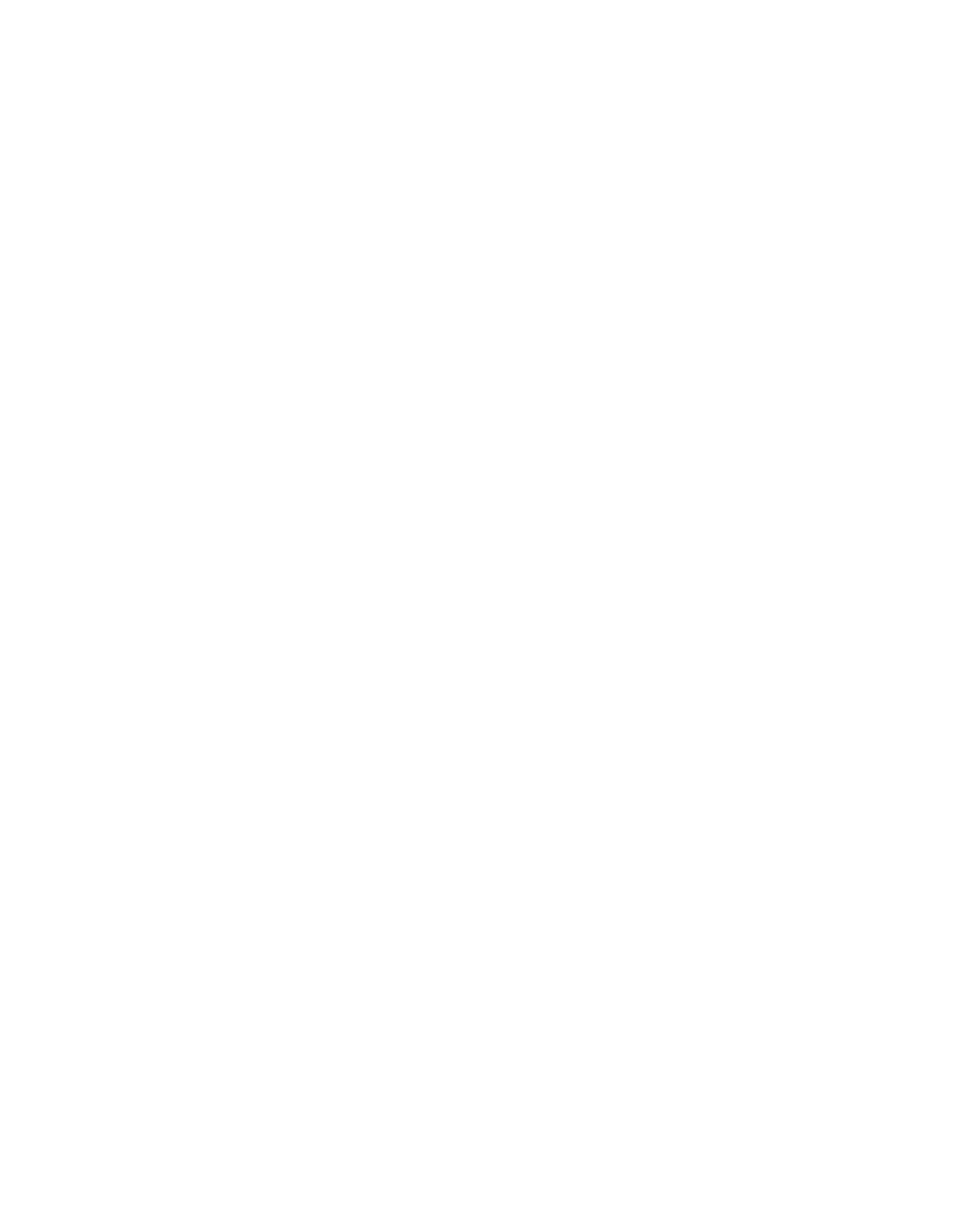# A Morse theoretic description of string topology

| Ralph L. Cohen *          | Matthias Schwarz <sup>†</sup> |
|---------------------------|-------------------------------|
| Department of Mathematics | Mathematics Institute         |
| Bldg. 380                 | Universität Leipzig           |
| Stanford University       | Postbox 10 09 20              |
| Stanford, CA 94305, USA   | Leipzig D-04009 Germany       |

September 19, 2008

This paper is dedicated to Yasha Eliashberg on the occasion of his 60th birthday.

### Abstract

Let  $M$  be a closed, oriented, n-dimensional manifold. In this paper we give a Morse theoretic description of the string topology operations introduced by Chas and Sullivan, and extended by the first author, Jones, Godin, and others. We do this by studying maps from surfaces with cylindrical ends to  $M$ , such that on the cylinders, they satisfy the gradient flow equation of a Morse function on the loop space, LM. We then give Morse theoretic descriptions of related constructions, such as the Thom and Euler classes of a vector bundle, as well as the shriek, or umkehr homomorphism.

# Contents

| 1 Fat graphs and the space of gradient surfaces in a manifold                              |     |
|--------------------------------------------------------------------------------------------|-----|
| Morse theoretic string topology operations coming from families of graphs $\dots$ .<br>1.1 | -14 |
| 2 String operations by counting gradient flow lines                                        | 17  |
| 3 Thom-Isomorphism, Euler-Class and the Umkehr Map via Morse Homology                      |     |
|                                                                                            | 23  |
|                                                                                            |     |
|                                                                                            |     |
|                                                                                            |     |

<sup>∗</sup>The first author was partially supported by a grant from the NSF

†The sceond author was partially supported by a grant from the DFG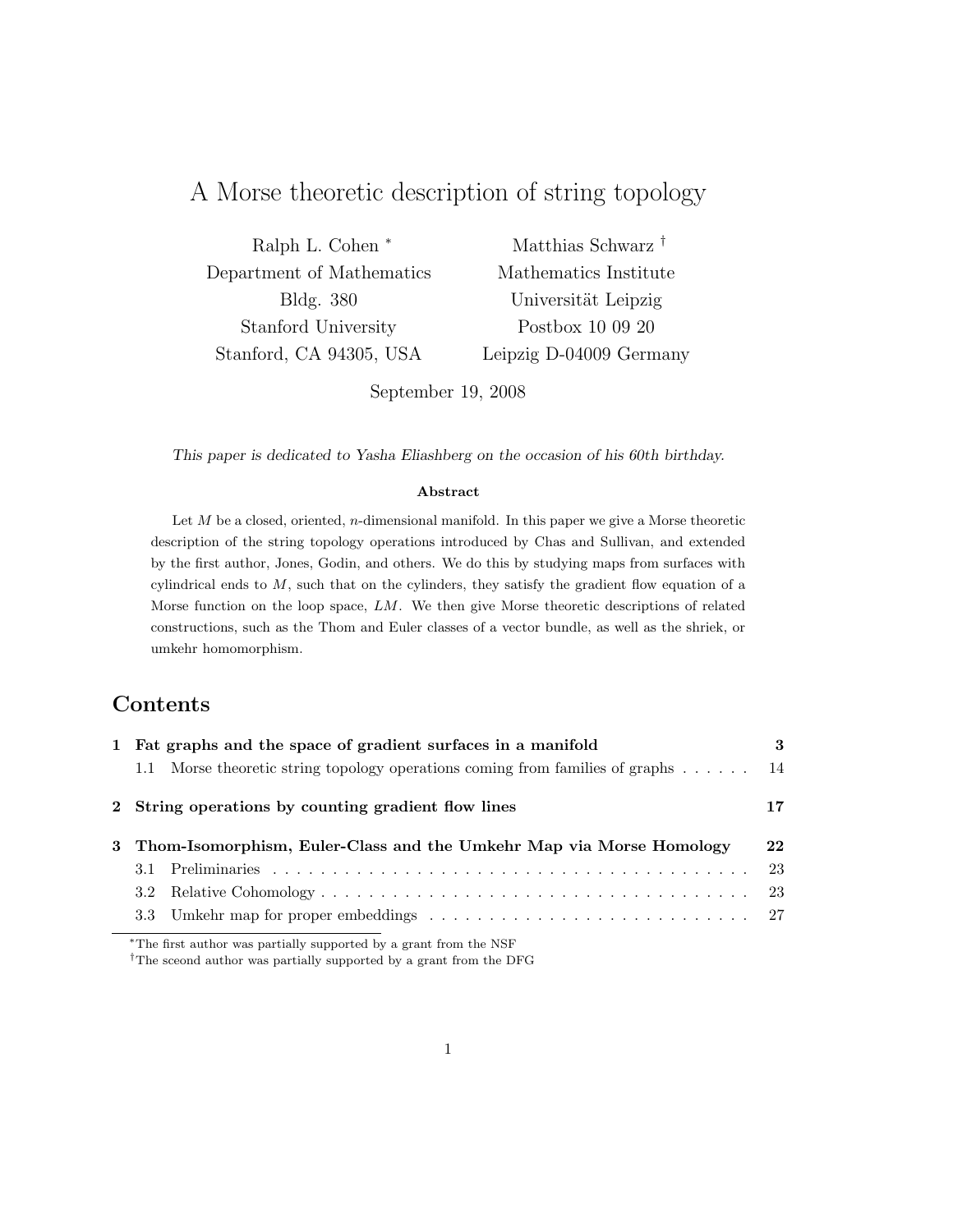## Introduction

String topology operations were first defined by Chas and Sullivan in [7]. Their basic loop product is an algebra structure on the homology of the free loop space of a closed, oriented manifold,  $H_*(LM)$ , which comes from studying maps from a "pair of pants" surface to  $M$ . Since then generalizations and applications of these operations have been widely studied. In particular the work of V. Godin [17] describes operations based on families of Riemann surfaces, varying in moduli space.

More specifically, let  $\mathcal{M}_{q,p+q}$  be the space of oriented, connected surfaces embedded in  $\mathbb{R}^{\infty}$  having genus g and  $p + q$  parameterized boundary components. We think of these surfaces as cobordisms between  $p$  parameterized circles, thought of as "incoming", and  $q$  parameterized circles, thought of as "outgoing". This space is homotopy equivalent to the moduli space of bordered Riemann surfaces, and is a model for the classifying space,  $BDiff^+(\Sigma_{g,p+q};\partial\Sigma)$ , where  $Diff^+(\Sigma_{g,p+q};\partial\Sigma)$ is the group of orientation preserving diffeomorphisms of a surface  $\Sigma$  that are fixed pointwise on the boundary.

For a closed, oriented n-manifold M, let  $\mathcal{M}_{g,p+q}(M)$  denote the space of pairs,

$$
\mathcal{M}_{g,p+q}(M) = \{(\Sigma, f) : \Sigma \in \mathcal{M}_{g,p+q} \text{ and } f : \Sigma \to M \text{ is a smooth map}\}.
$$

 $\mathcal{M}_{g,p+q}(M)$  is a model of the homotopy orbit space,

$$
\mathcal{M}_{g,p+q}(M) \simeq EDiff^{+}(\Sigma_{g,p+q}; \partial \Sigma) \times_{Diff} C^{\infty}(\Sigma, M)
$$

where the subscript  $Diff$  refers to taking the orbit space by the diagonal  $Diff^+(\Sigma_{g,p+q}; \partial \Sigma)$ -action.



Figure 1: The surface  $\Sigma$ 

Using the restriction maps to the incoming and outgoing parameterized boundary components as well as the projection map  $\mathcal{M}_{g,p+q}(M) \to \mathcal{M}_{g,p+q}$ , one has a diagram,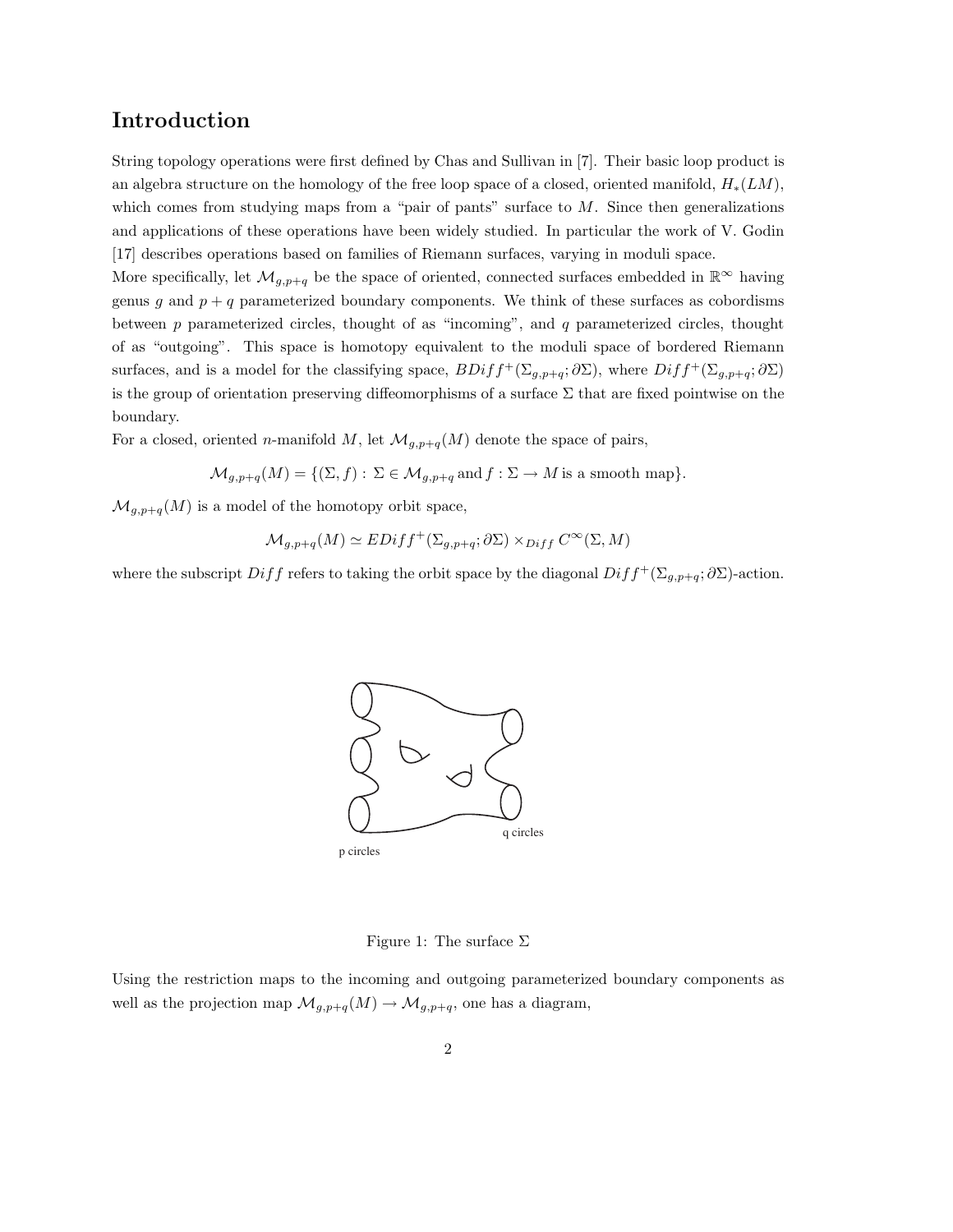$$
(LM)^q \xleftarrow{\rho_{out}} \mathcal{M}_{g,p+q}(M) \xrightarrow{\rho_{in}} \mathcal{M}_{g,p+q} \times (LM)^p. \tag{1}
$$

In [17], this correspondence diagram lead to higher string topology operations in a (generalized) homology theory  $h_*$ , by first constructing an "umkehr map"

$$
(\rho_{in})_! : h_*(\mathcal{M}_{g,p+q} \times (LM)^p) \to h_{*+\chi(F)\cdot d}(\mathcal{M}_{g,p+q}(M))
$$

where  $\chi(F)$  is the Euler characteristic of the surface  $\Sigma$  and  $d = dim(M)$ . For this one needs that the generalized homology theory supports an orientation of  $M$ . The higher string topology operations of [17] were then defined via the composition

$$
\mu_{g,p+q}: h_*(\mathcal{M}_{g,p+q} \times (LM)^p) \xrightarrow{(\rho_{in})_!} h_{*+\chi(\Sigma) \cdot d}(\mathcal{M}_{g,p+q}(M)) \xrightarrow{(\rho_{out})_*} h_{*+\chi(\Sigma) \cdot d}((LM)^q).
$$
 (2)

In the case of an operation based on a fixed surface (i.e a point in  $\mathcal{M}_{g,p+q}$ ), and in the case of families of genus zero surfaces when  $q = 1$ , the umkehr map has been given several descriptions. In [7] it was constructed on the chain level, and in [10] and [9] it was constructed as a generalized Pontrjagin-Thom construction on the homotopy theoretic level. Pontrjagin-Thom constructions are also the basis of the umkehr map defined by Godin in [17] for surfaces varying in higher genus moduli space.

In this paper we will show how string topology operations can be constructed using Morse theory on the loop space  $LM$ . In section one we show how to construct the umkehr map, and therefore the resulting string topology operations on the level of the Morse chain complex of appropriate energy functions on  $LM$ . We will prove that the operations defined this way are equal to the original string topology operations on the level of homology. We then indicate how this construction can be generalized to families, using the work of Godin [17]. In section 2 we will show that under the appropriate transversality conditions, operations obtained by explicitly counting the "gradient flow surfaces" whose boundaries lie in appropriate stable and unstable manifolds of critical points, define the same string topology operations. We discuss these transversality conditions in some detail. The operations constructed this way were defined and studied by the second author with Abbondandolo in [5]. In that paper the authors described an isomorphism of rings between the Floer homology of the cotangent bundle,  $HF_*(T^*M)$  with the "pair of pants" product, to this Morse loop product in  $H_*(LM)$ . The arguments in this paper verify that this product agrees with the string topology product as constructed by Chas and Sullivan [7]. This verification uses related Morse theoretic constructions of the Thom and Euler classes of any oriented vector bundle, as well as the "umkehr" map, which is done in section 3. These constructions may be of independent interest.

### 1 Fat graphs and the space of gradient surfaces in a manifold

We begin by describing the types of Morse functions on the loop space that we will consider. We refer the reader to [4] for more details.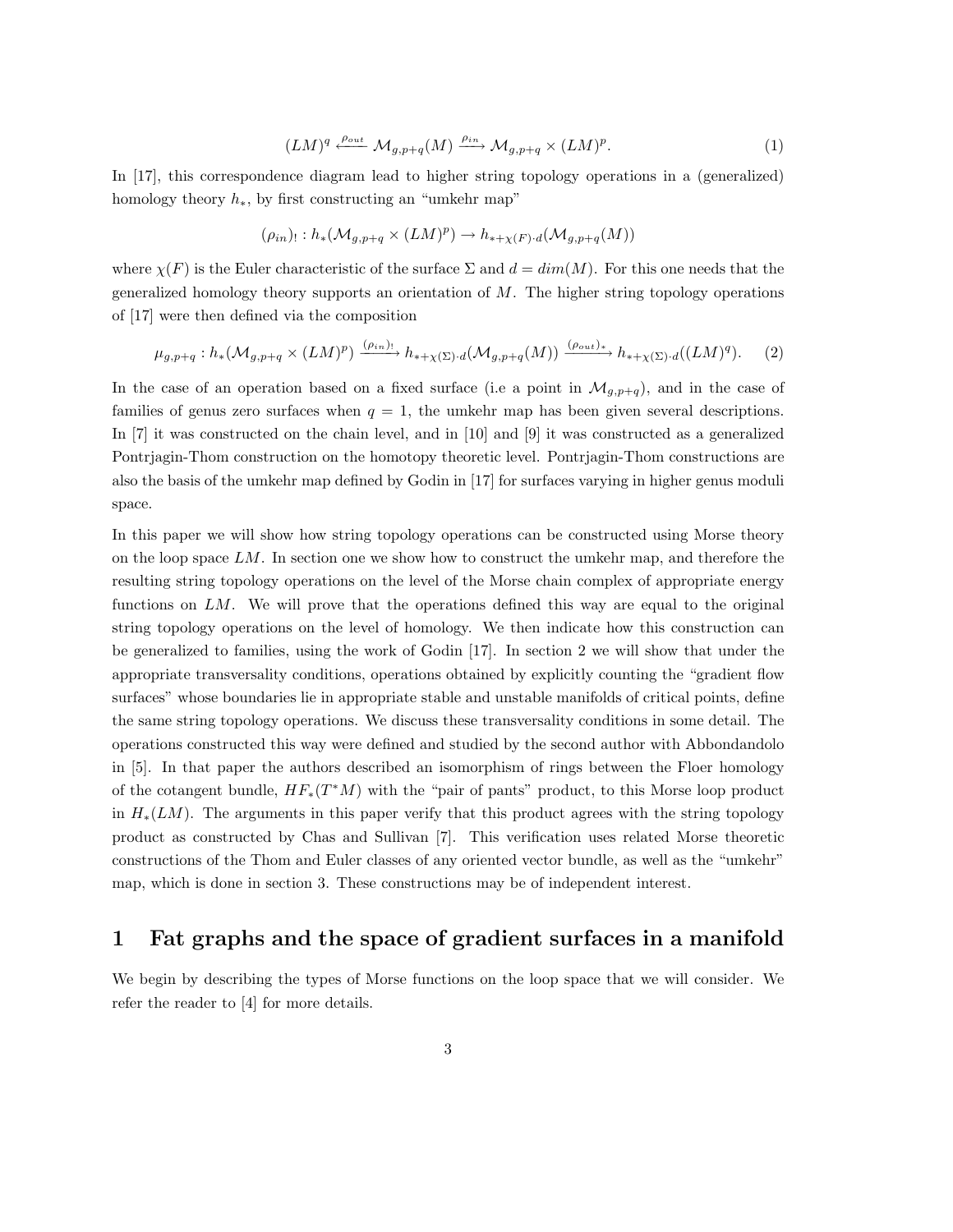Endow M with a Riemannian metric. Consider a smooth Lagrangian

$$
L:\mathbb{R}/\mathbb{Z}\times TM\to\mathbb{R}
$$

that satisfies the following convexity property, bounds on its second derivatives, as well as nondegeneracy properties.

(L1) There exists  $\ell_0 > 0$  such that

$$
\nabla_{v,v} L(t,(q,v)) \ge \ell_0 I
$$

for every  $(t,(q,v)) \in \mathbb{R}/\mathbb{Z} \times TM$ . (Here  $q \in M$  and  $v \in T_qM$ .)

(L2) There exists  $\ell_1 \geq 0$  such that

 $|\nabla_{v,v}L(t,(q,v))| \leq \ell_1 \quad |\nabla_{q,v}L(t,(q,v))| \leq \ell_1(1+|v|), \quad |\nabla_{q,q}L(t,(q,v))| \leq \ell_1(1+|v|^2)$ 

for every  $(t,(q, v)) \in \mathbb{R}/\mathbb{Z} \times TM$ .

We explain a bit of this notation. The Riemannian metric on M induces a splitting of the tangent bundle  $T(TM)$  into a vertical and horizontal part, via the Levi-Civita connection. Then  $\nabla_{v,v}$ ,  $\nabla_{q,v}$ , and  $\nabla_{q,q}$  denote the components of the Hessian in this splitting. With such a Lagrangian one can define an energy function,

$$
\mathcal{E}: LM \longrightarrow \mathbb{R}
$$

$$
\mathcal{E}(\gamma) = \int_0^1 L(t, \gamma(t), \frac{d\gamma}{ds}(t)) dt
$$

which is  $C^2$  on the space  $LM$ , which we take to be those loops of Sobolev class  $W^{1,2}$ .

However, if we want the energy function to be smooth on this Hilbert manifold of loops, we have to assume stronger conditions on the Lagrangian L, namely similar bounds on all partial derivatives of L. For example, for any Riemannian metric g on M and a time-dependent potential  $V(t,q)$  on M we can take  $L(t, (q, v)) = \frac{1}{2}|v|_g^2 + V(t, q)$ , and  $\mathcal E$  will be smooth. In Section 2, it will be necessary to assume such smoothness of  $\mathcal E$  for reasons of transversality. Therefore, we will from now on only consider such Lagrangians with a fibrewise quadratic kinetic term. We then also assume

(L0) The critical points of  $\mathcal E$  are all nondegenerate.

We denote the set of critical points of  $\mathcal E$  by  $\mathcal P(L)$ .

In this context, the energy functional,  $\mathcal{E}: LM \longrightarrow \mathbb{R}$  is a Morse function that is bounded below, its critical points,  $\mathcal{P}_L$ , have finite Morse indices, and it satisfies the Palais-Smale condition. Again, we refer the reader to [4] for details.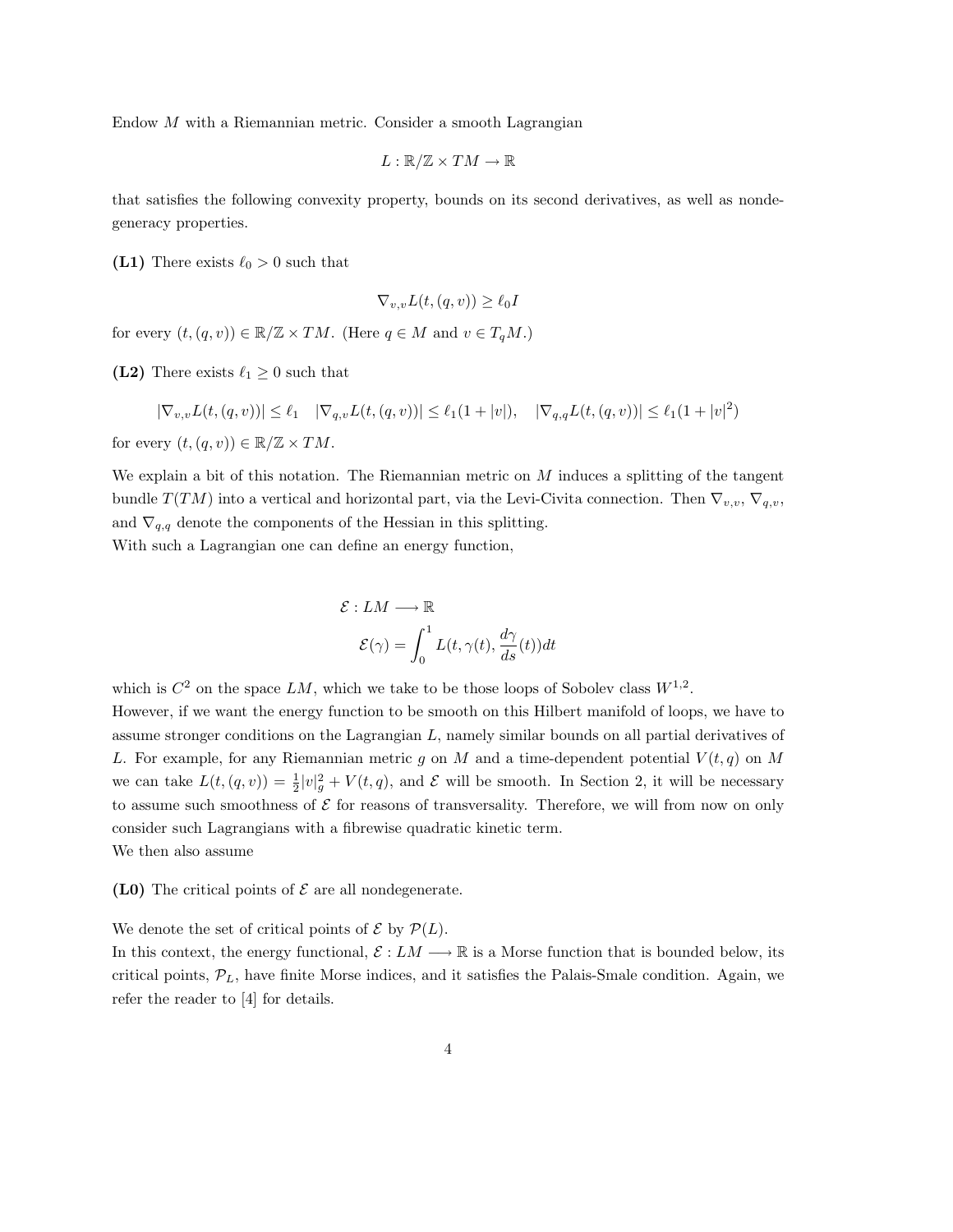When the Lagrangian L satisfies these assumptions, standard Morse theory applies, and one can construct a space  $LM_{\mathcal{E}}$  which is defined to be the union of the unstable manifolds of  $\mathcal{E}$ , and is topologized as a subspace of the loop space, LM. LM<sub>E</sub> has one cell for each critical point in  $\mathcal{P}(L)$ , and the inclusion  $LM_{\mathcal{E}} \hookrightarrow LM$  is a homotopy equivalence. The cellular chain complex of  $LM_{\mathcal{E}}$  is the Morse complex,

$$
\longrightarrow \cdots \xrightarrow{\partial_{p+1}} C_p^{\mathcal{E}}(LM) \xrightarrow{\partial_p} C_{p-1}^{\mathcal{E}}(LM) \to \cdots \tag{3}
$$

where  $C_p^{\mathcal{E}}(LM)$  is the free abelian group generated by those  $a \in \mathcal{P}(L)$  of Morse index p, and

$$
\partial_p([a]) = \sum_{\substack{b \in \mathcal{P}(L) \\ ind(b) = p-1}} \# \mathcal{M}(a, b)[b]
$$

where  $\mathcal{M}(a, b)$  is the space of gradient flow lines connecting a to b, which is a compact, zero dimensional, oriented manifold in this setting. The number  $\#\mathcal{M}(a, b)$  refers to the oriented count of the points in this moduli space. We note that the stable attaching maps of the cells of the  $LM_{\mathcal{E}}$  can be described by the framed bordism types of the higher dimensional compact spaces of piecewise flows,  $\mathcal{M}(a, b)$  [11][8].

The homotopy theoretic string topology operations were defined using "fat graph" models for surfaces [9] [17]. We will likewise use these graphs to define our Morse theoretic operations.

We recall the definition (see [19], [23]).

**Definition 1.** A fat graph is a finite graph with the following properties:

- 1. Each vertex is at least trivalent
- 2. Each vertex comes equipped with a cyclic order of the half edges emanating from it.

The cyclic order of the half edges is quite important in this structure. It allows for the graph to be "thickened" to a surface with boundary. As a way of describing this thickening, recall that the cyclic orderings of the half edges at each vertex define a partition of the set of oriented edges, that identify boundary components of the thickened surface. More explicitly, let  $E(\Gamma)$  be the set of edges, and let  $\tilde{E}(\Gamma)$  be the set of oriented edges.  $\tilde{E}(\Gamma)$  is a 2-fold cover of  $E(\Gamma)$ . It has an involution  $e \to \bar{e}$ which represents changing the orientation. The partition of  $\tilde{E}(\Gamma)$  is best illustrated by the following example.

The cyclic orderings at the vertices are determined by the counterclockwise orientation of the plane. To obtain the partition, notice that an oriented edge has well defined source and target vertices. Start with an oriented edge, and follow it to its target vertex. The next edge in the partition is the next oriented edge in the cyclic ordering at that vertex. Continue in this way until one is back at the original oriented edge. This will be the first cycle in the partition. Then continue with this process until one exhausts all the oriented edges. The resulting cycles in the partition will be called "boundary cycles" as they reflect the boundary circles of the thickened surface. In the case of  $\Gamma_2$ illustrated in figure 2, the partition into boundary cycles are given by: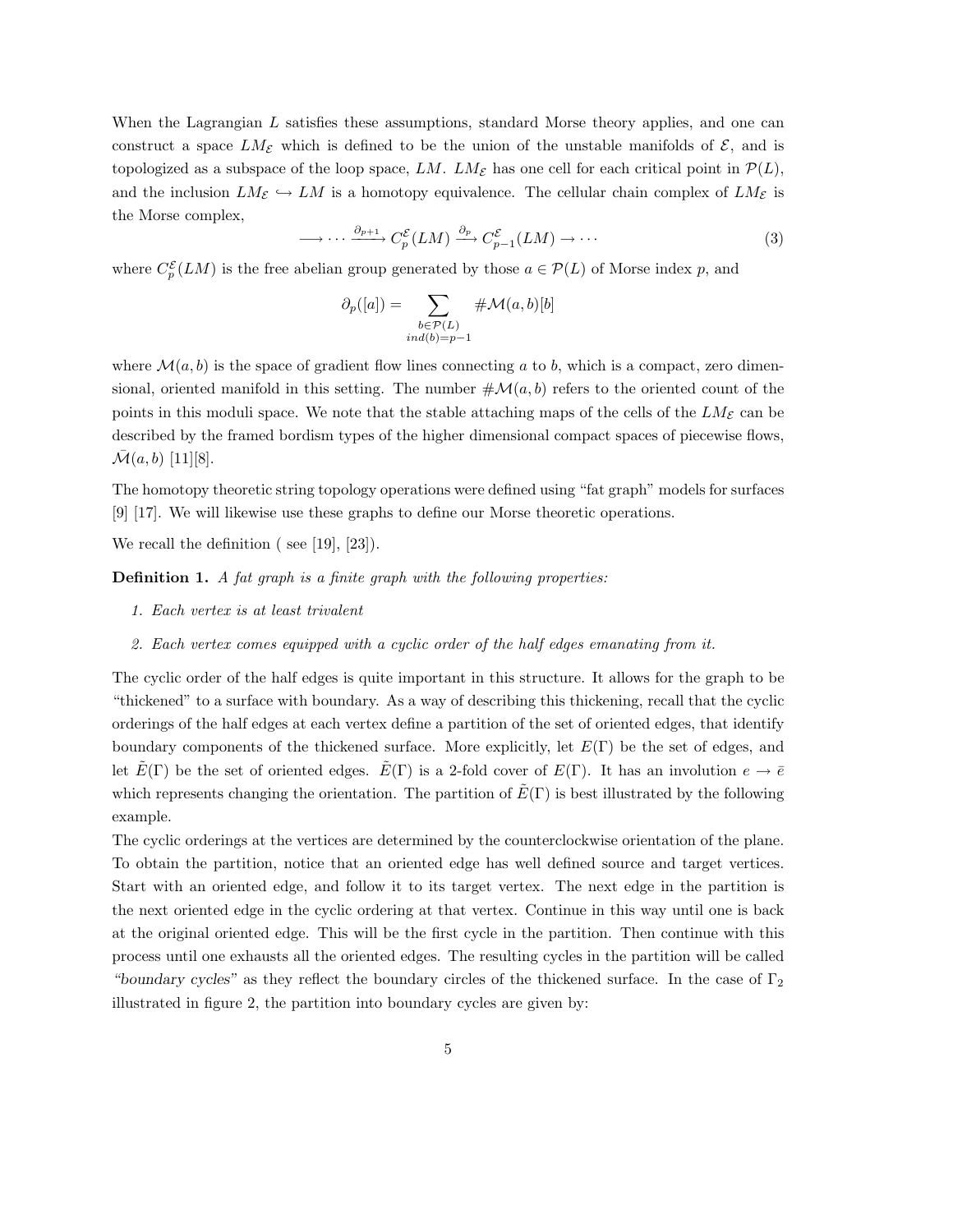

Figure 2: The fat graph Γ

### Boundary cycles of  $\Gamma_2$ :  $(A, B, C)$   $(\overline{A}, \overline{D}, E, \overline{B}, D, \overline{C}, \overline{E})$ .

So one can compute combinatorially the number of boundary components in the thickened surface of a fat graph. Furthermore the graph and the surface have the same homotopy type, so one can compute the Euler characteristic of the surface directly from the graph. Then using the formula  $\chi(F) = 2 - 2g - n$ , where n is the number of boundary components, we can solve for the genus directly in terms of the graph. The space of metric fat graphs (i.e fat graphs with lengths assigned to each edge) of topological type  $(g, n)$  gives a model for the homotopy type moduli space of Riemann surfaces of genus g and n-marked points  $[19]$ ,  $[23]$ .

Notice that the boundary cycles of a metric fat graph Γ nearly determines a parameterization of the boundary of the thickened surface. For example, the boundary cycle  $(A, B, C)$  of the graph Γ above can be represented by a map  $S^1 \to \Gamma_2$  where the circle is of circumference equal to the sum of the lengths of sides  $A, B$ , and  $C$ . The ambiguity of the parameterization is the choice of where to send the basepoint  $1 \in S^1$ . By choosing a marked point in each boundary cycle, one can describe such a parameterization. This was carried out by Godin [16] [17] in which she used marked fat graphs to give models of the homotopy type of moduli spaces of bordered Riemann surfaces. In this paper, however, we will be mostly concerned about individual graphs. So for our purposes we can define a marking on a metric fat graph to simply be a choice of basepoint in each boundary cycle. Also, as part of our data in a marking of a metric fat graph, we assume that the  $n$  boundary cycles are partitioned into p incoming, and  $q = n - p$  outgoing cycles.

Let  $\Gamma$  be a metric marked fat graph. In particular this means that the boundary cycles of  $\Gamma$  are partitioned into  $p$  incoming and  $q$  outgoing cycles, and there are parameterizations determined by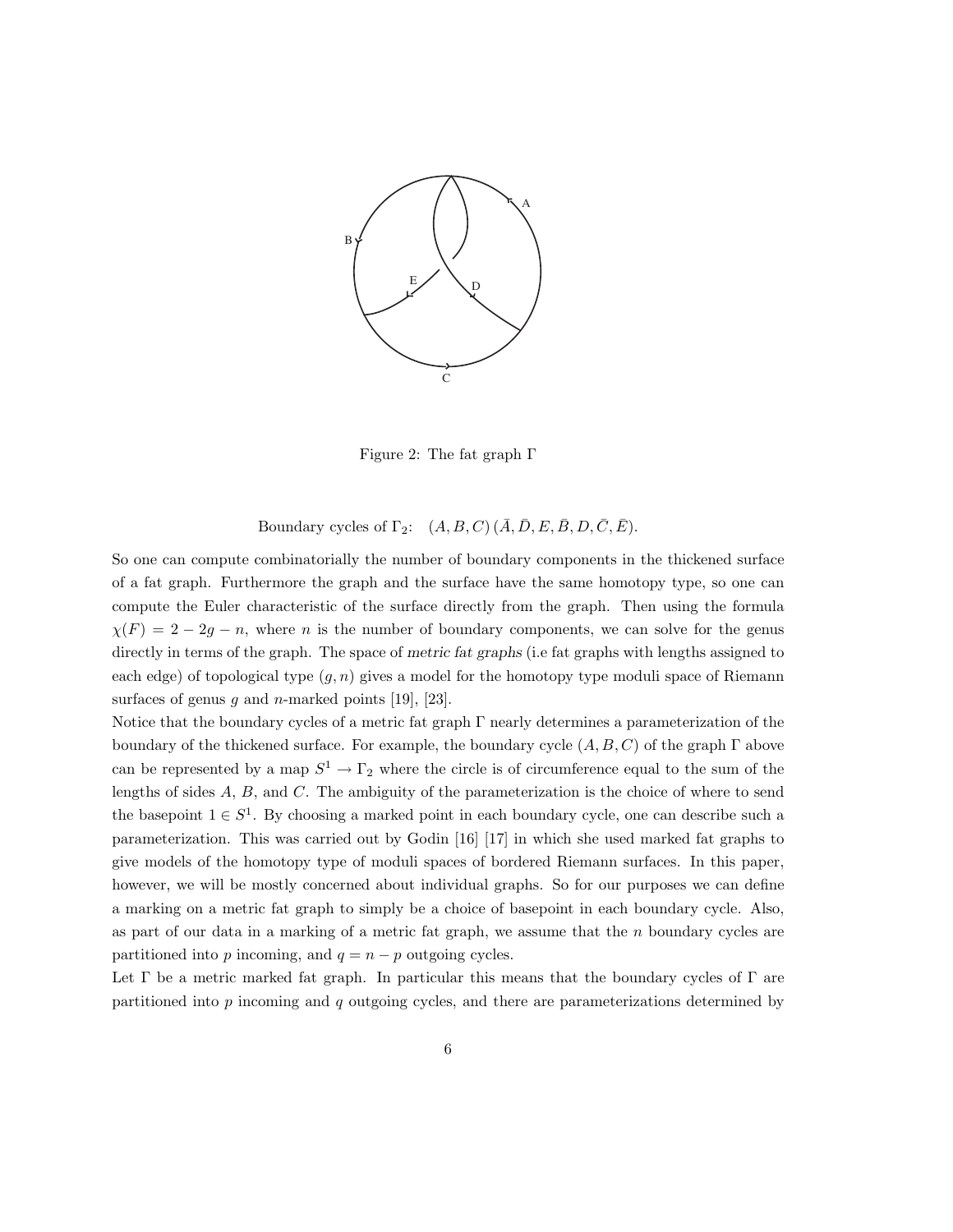the markings,

$$
\alpha^- : \coprod_p S^1 \longrightarrow \Gamma, \quad \alpha^+ : \coprod_q S^1 \longrightarrow \Gamma.
$$
 (4)

By taking the circles to have circumference equal to the sum of the lengths of the edges making up the boundary cycle it parameterizes, each component of  $\alpha^+$  and  $\alpha^-$  is a local isometry. Define the surface  $\Sigma_{\Gamma}$  to be the mapping cylinder of these parameterizations,

$$
\Sigma_{\Gamma} = \left(\coprod_{p} S^{1} \times (-\infty, 0]\right) \sqcup \left(\coprod_{q} S^{1} \times [0, +\infty)\right) \bigcup \Gamma/\sim
$$
 (5)

where  $(t,0) \in S^1 \times (-\infty,0] \sim \alpha^-(t) \in \Gamma$ , and  $(t,0) \in S^1 \times [0,+\infty) \sim \alpha^+(t) \in \Gamma$ 

Notice that the graph in figure 3 is a fat graph representing a surface of genus  $g = 0$  and 3 boundary components. This graph has two edges, say A and B, and has boundary cycles  $(A), (B), (\overline{A}, \overline{B})$ . If we let (A) and (B) be the incoming cycles and  $(\bar{A}, \bar{B})$  the outgoing cycle, then figure 3 is a picture of the surface  $\Sigma_{\Gamma}$ , for  $\Gamma$  equal to the figure 8.



Figure 3:  $\Sigma_\Gamma$ 

Notice that a map  $\phi : \Sigma_{\Gamma} \to M$  is a collection of p maps from half cylinders,  $\phi_i : (-\infty, 0] \times S^1 \to M$ and q- half cylinders,  $\phi_j : [0, +\infty) \times S^1 \to M$ , that have an intersection property at  $t = 0$  determined by the combinatorics of the fat graph  $\Gamma$ . In the definition of  $\phi_i : (-\infty, 0) \times S^1 \to M$ , the circle factor is rescaled in a canonical way so as to have radius one.

We now define a "gradient flow surface" to be a map  $\phi : \Sigma_{\Gamma} \to M$  so that when restricted to each half cylinder satisfies a gradient flow equation. Now, similar to what was done in constructing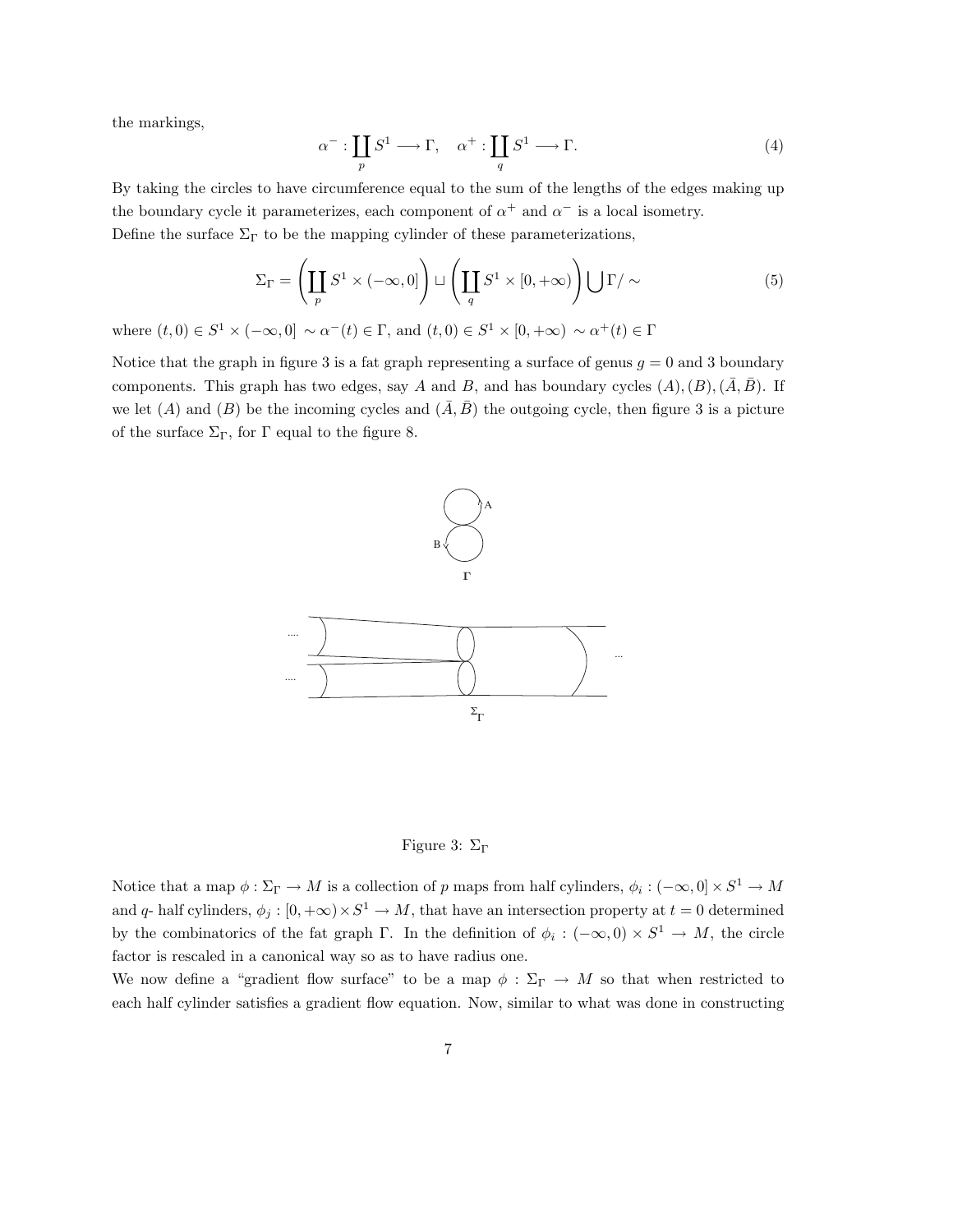cohomology operations on closed manifolds using Morse theory (see [6], [15], [14]), we will need to allow our gradient flow equations to be perturbed on each cylinder. More specifically, define a "Lagrangian labeling" of a marked fat graph  $\Gamma$  to be a labeling  $\mathcal{E}(\Gamma)$  of each of the boundary cycles of  $\Gamma$  by a Lagrangian,  $L_i$ , and therefore by an energy functional  $\mathcal{E}_i: LM \to \mathbb{R}$ . We write  $\mathcal{E}(\Gamma) = (\mathcal{E}_1, \cdots \mathcal{E}_{p+q})$  where  $\mathcal{E}_i$  is the energy functional labeling the  $i^{th}$  boundary cycle.

**Definition 2.** Let  $\Gamma$  be a marked fat graph with Lagrangian labeling  $\mathcal{E} = \mathcal{E}(\Gamma)$ . Define the moduli space of "gradient flow surfaces",  $\mathcal{M}_{\Gamma}^{\mathcal{E}}(LM)$  to be the space of maps

$$
\phi:\Sigma_\Gamma\to M
$$

that are smooth in the interiors of the cylinders, and that the restrictions to the incoming cylinders define maps  $\phi_i: (-\infty,0) \times S^1 \to M$ ,  $i=1,\cdots,p$  satisfying the gradient flow equation

$$
\frac{d\phi_i(t,s)}{dt} + \nabla \mathcal{E}_i = 0\tag{6}
$$

such that  $\lim_{t\to-\infty}\phi_i(t,\cdot): S^1\to M$  converges uniformly to a critical point in  $\mathcal{P}(L_i)$ . Similarly on outgoing cylinders  $\phi$  defines maps  $\phi_j : (0, +\infty) \times S^1 \to M$ ,  $j = 1, \dots, q$  which satisfy the gradient flow equation  $\frac{d\phi_j(t,s)}{dt} + \nabla \mathcal{E}_j = 0$  and  $\lim_{t\to +\infty} \phi_j(t,\cdot) : S^1 \to M$  converges uniformly to a critical point in  $\in \mathcal{P}(L_i)$ .

The space  $M_{\Gamma}^{\mathcal{E}}(LM)$  is topologized as a subspace of the space of continuous maps  $\Sigma_{\Gamma} \to M$  in the compact-open topology.

The spaces  $\mathcal{M}_{\Gamma}^{\mathcal{E}}(LM)$  will be essential in our definition of the Morse theoretic string topology. For example, we now describe a correspondence diagram analogous to (1).

Let  $\phi \in \mathcal{M}_{\Gamma}^{\mathcal{E}}(LM)$ . For  $i = 1, \cdots, p$ , let  $\phi_{i,-1} : S^1 \to M$  be the restriction of  $\phi_i : S^1 \times (-\infty, 0] \to M$ to  $S^1 \times \{-1\}$ . Notice that by definition, each  $\phi_{i,-1}$  lies in an unstable manifold of some critical point in  $\mathcal{P}(\mathcal{E})$ . Therefore  $\phi_{i,-1} \in LM_{\mathcal{E}_i}$ .

Similarly, for  $j = 1, \dots, q$ , let  $\phi_{j,1} : S^1 \to M$  be the restriction of  $\phi_j$  to  $S^1 \times \{1\}$ . These restrictions define the following maps.

$$
\prod_{j=1}^{q} LM_{\mathcal{E}_j} \xleftarrow{\rho_{out}} \mathcal{M}_{\Gamma}^{\mathcal{E}}(LM) \xrightarrow{\rho_{in}} \prod_{i=1}^{p} LM_{\mathcal{E}_i}.
$$
 (7)

Our goal is to construct an umkehr map on the level of chains,

$$
(\rho_{in})_! : \bigotimes_{i=1}^p C^{\mathcal{E}_i}_*(LM) \to C_*(\mathcal{M}^{\mathcal{E}}_{\Gamma}(LM))
$$

so that our string topology operation on the level of Morse homology will be induced by the composition on the level of Morse chains,

$$
\mu_{\Gamma}: (\rho_{out})_* \circ (\rho_{in})_! : \bigotimes_{i=1}^p C^{\mathcal{E}_i}_*(LM) \longrightarrow \bigotimes_{j=1}^q C^{\mathcal{E}_j}_*(LM).
$$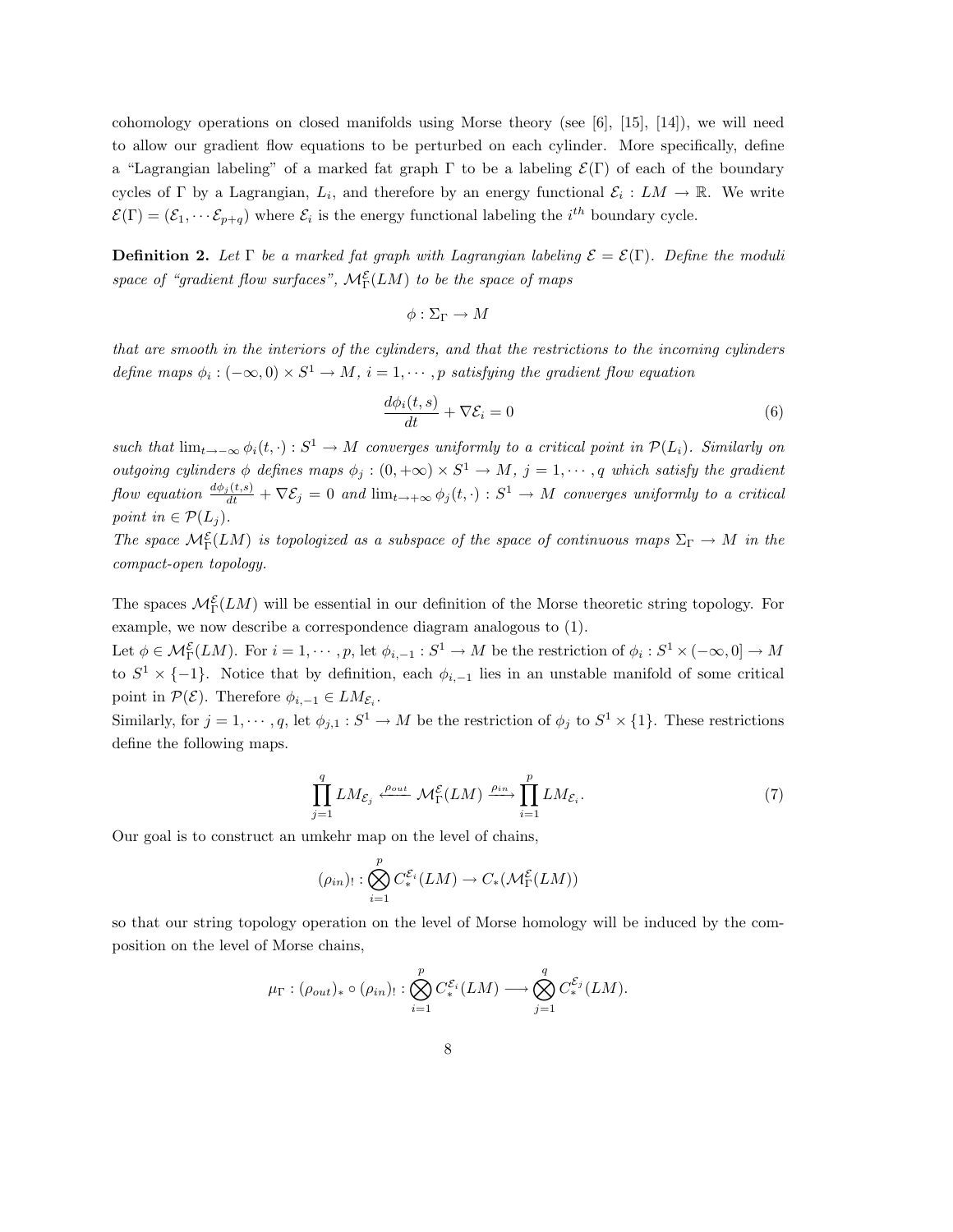

Figure 4: Sullivan chord diagram of type (1;3,3)

To do this, we will find it convenient, as was the case in [9], to consider a particular type of marked fat graph, known as a "Sullivan chord diagram".

**Definition 3.** A "Sullivan chord diagram" of type  $(g; p, q)$  is a fat graph representing a surface of genus q with  $p + q$  boundary components, that consists of a disjoint union of p disjoint closed circles together with the disjoint union of connected trees whose endpoints lie on the circles. The cyclic orderings of the edges at the vertices must be such that each of the p disjoint circles is a boundary cycle. These p circles are referred to as the incoming boundary cycles, and the other q boundary cycles are referred to as the outgoing boundary cycles.

The ordering at the vertices in the diagrams that follow are indicated by the clockwise cyclic ordering of the plane. Also in a Sullivan chord diagram, the vertices and edges that lie on one of the  $p$  disjoint circles will be referred to as circular vertices and circular edges respectively. The others will be referred to as ghost vertices and edges.

Let Γ be a marked chord diagram. The marking defines a parameterization of the incoming and outgoing boundary circles, and hence if  $\phi : \Gamma \to M$ , we can identify the restriction to these boundary circles with loops,  $\phi_{i,0}: S^1 \to M$ .

We now go about studying the topology of  $\mathcal{M}_{\Gamma}^{\mathcal{E}}(LM)$ . The following is our main result.

**Theorem 1.** Let  $\Gamma$  be a marked chord diagram. The natural map from the space of gradient flow surfaces to the continuous mapping space,

$$
\mathcal{M}^{\mathcal{E}}_{\Gamma}(LM) \to Map(\Sigma_{\Gamma}, M)
$$

is a homotopy equivalence.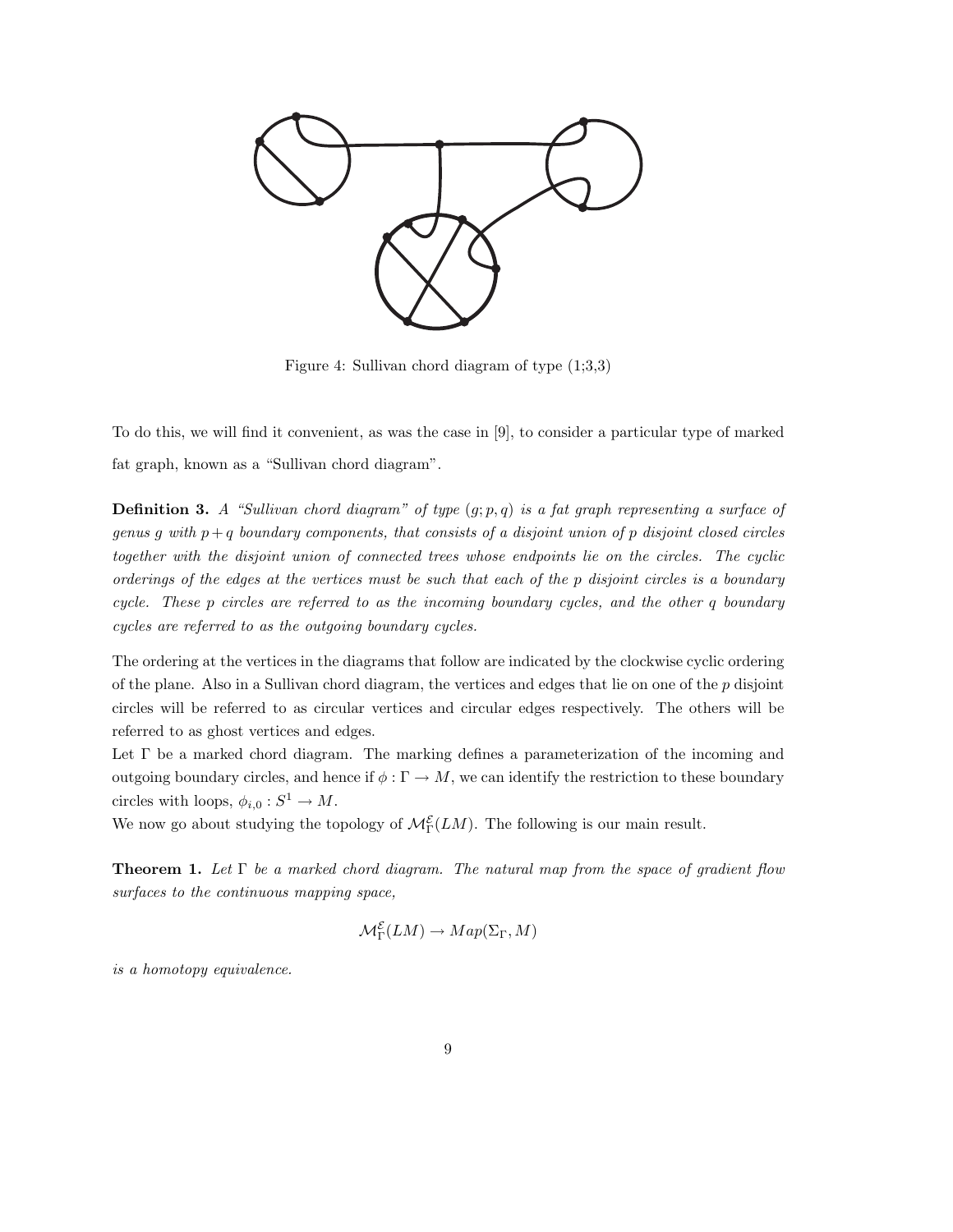*Proof.* Let  $\Gamma$  be a chord diagram, and let  $v(\Gamma)$  be the collection of circular vertices (i.e vertices that lie on the incoming boundary circles). There is a natural evaluation map

$$
ev_{\Gamma}: \prod_{i=1}^p LM_{\mathcal{E}_i} \to M^{v(\Gamma)}
$$

that evaluates the  $i^{th}$  loop on the vertices lying on the  $i^{th}$  boundary circle of Γ. Put an equivalence relation on the set of circular vertices  $v(\Gamma)$  by saying that two vertices  $v_2$  and  $v_2$  are equivalent if there is a ghost subtree of Γ that contains both  $v_1$  and  $v_2$ . Let  $\sigma(\Gamma) = v(\Gamma)/\sim$  be the set of equivalence classes of these circular vertices. The projection map  $\pi : v(\Gamma) \to \sigma(\Gamma)$  defines a diagonal embedding

$$
\Delta_{\Gamma} : M^{\sigma(\Gamma)} \hookrightarrow M^{v(\Gamma)}.
$$
\n
$$
(8)
$$

 ${\bf Lemma~2.}~~ \mathcal{M}^{\mathcal{E}}_{\Gamma}(LM)$  is homotopy equivalent to the homotopy pullback of the map  $ev_\Gamma:\prod_{i=1}^pLM_{{\mathcal{E}}_i}\to$  $M^{v(\Gamma)}$  along the diagonal embedding  $\Delta_{\Gamma}: M^{\sigma(\Gamma)} \hookrightarrow M^{v(\Gamma)}$ .

Proof. We now describe a locally trivial fiber bundle,

$$
e\tilde{v}_{\Gamma} : (LM_{\mathcal{E}})^p_{\Gamma} \to M^{v(\Gamma)}
$$

of the same homotopy type as the evaluation map,  $ev_{\Gamma} : \prod_{i=1}^{p} LM_{\mathcal{E}_i} \to M^{v(\Gamma)}$ .

We define  $(LM_{\mathcal{E}})_\Gamma^p$  to be the space of "hairy loops" defined by the graph  $\Gamma$ . Namely, let  $C_1, \cdots C_p$ be the p -incoming circles of chord diagram Γ. Let  $v_{i,1}, \cdots v_{i,n_i} \subset C_i$  be the set of circular vertices lying on  $C_i$ . We define "hairy incoming circles" by attaching intervals at these vertices: Let  $C_i^h$  =  $C_i \cup \bigcup_{n_i} [0,1]$  where the j<sup>th</sup> interval is attached at  $t = 0$  to the j<sup>th</sup> vertex  $v_{i,j} \in C_i$ . We now define the space of hairy loops as follows. We let  $(LM_{\mathcal{E}})_\Gamma^p = \{ \theta \in Map(\cup_{i=1}^p C_i^h, M) : \theta_{|_{C_i}} : C_i \cong S^1 \to \emptyset \}$ M lies in  $LM_{\mathcal{E}_i}$ . We have an inclusion  $\iota : \prod_{i=1}^p LM_{\mathcal{E}_i} \hookrightarrow (LM_{\mathcal{E}})_\Gamma^p$  which are maps that are defined to be constant on the intervals ("hairs"). Clearly this map is a homotopy equivalence. Notice that another way to describe the space hairy loops is as follows:

$$
(LM_{\mathcal{E}})_{\Gamma}^p = \{(\gamma, \alpha) \in \prod_{i=1}^p LM_{\mathcal{E}_i} \times (M^{v(\Gamma)})^I : ev_{\Gamma}(\gamma) = \alpha(0)\}
$$

where  $X^I$  denotes the space of paths  $\alpha : I = [0, 1] \rightarrow X$ . This implies that there is a Serre fibration,

$$
\tilde{ev}_{\Gamma} : (LM_{\mathcal{E}})_{\Gamma}^p \longrightarrow M^{v(\Gamma)} \tag{9}
$$

$$
(\gamma, \alpha) \longrightarrow \alpha(1)
$$

Indeed this fibration has the structure of a locally trivial fiber bundle. (See [18] for descriptions of local trivializations.)

Let  $P_{\Gamma}$  be the pullback (restriction) of the bundle  $\tilde{ev}_{\Gamma} : (LM_{\mathcal{E}})_{\Gamma}^p \longrightarrow M^{v(\Gamma)}$  to the image of the embedding,  $\Delta_{\Gamma}(M^{\sigma(\Gamma)}) \subset M^{v(\Gamma)}$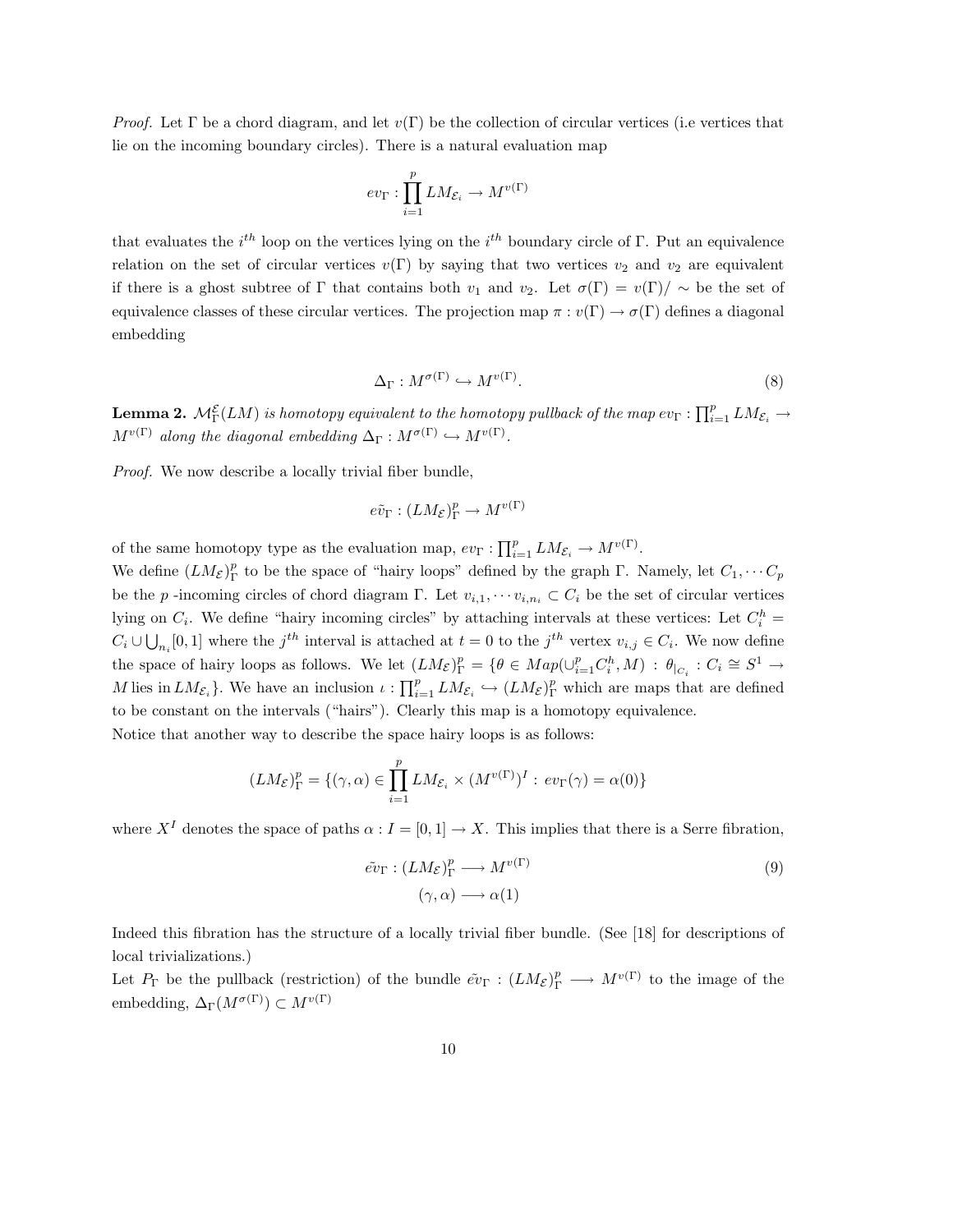

Figure 5: The hairy incoming circles of a chord diagram Γ

$$
P_{\Gamma} \longrightarrow (LM_{\mathcal{E}})^{p}_{\Gamma}
$$
  
\n
$$
\stackrel{\tilde{ev}}{\longrightarrow} \downarrow \stackrel{\tilde{ev}}{\longrightarrow} \downarrow \tilde{ev}
$$
  
\n
$$
M^{\sigma(\Gamma)} \longrightarrow \stackrel{\hookrightarrow}{\longrightarrow} M^{v(\Gamma)}
$$
\n(10)

Now by definition, the  $P_{\Gamma}$  is defined to be the space of pairs  $((\gamma, \alpha) \in (LM_{\mathcal{E}})_{\Gamma}^p$  such that  $\alpha(1) \in$  $\Delta_{\Gamma}(M^{\sigma(\Gamma)})$ . This space can be described alternatively as follows.

Let  $\tilde{\Gamma}$  be the graph constructed from the union of the hairy incoming circles,

$$
\tilde{\Gamma}=\bigcup_{i=1}^p C_i^h/\sim
$$

where we make the following identifications: We identify the endpoint of the "hair" (i.e  $t = 1$  in the interval) emanating from vertex  $v_1$  with the endpoint of the hair emanating from vertex  $v_2$  if and only if  $v_1$  and  $v_2$  are vertices of the same ghost subtree in Γ. That is, they are identified if and only if these vertices are in the same equivalence relation defined in (8) above. We initially put a vertex at each of these identification points, but then remove those new vertices that are only bivalent. Notice then that  $P_{\Gamma}$  consists of maps  $\theta : \tilde{\Gamma} \to M$  whose restriction to the  $i^{th}$  incoming circles,  $C_i$ lies in in  $LM_{\mathcal{E}_i}$ ,  $i = 1, \dots, p$ . Notice furthermore, that there is a natural map of graphs

$$
p:\Gamma\to\tilde\Gamma
$$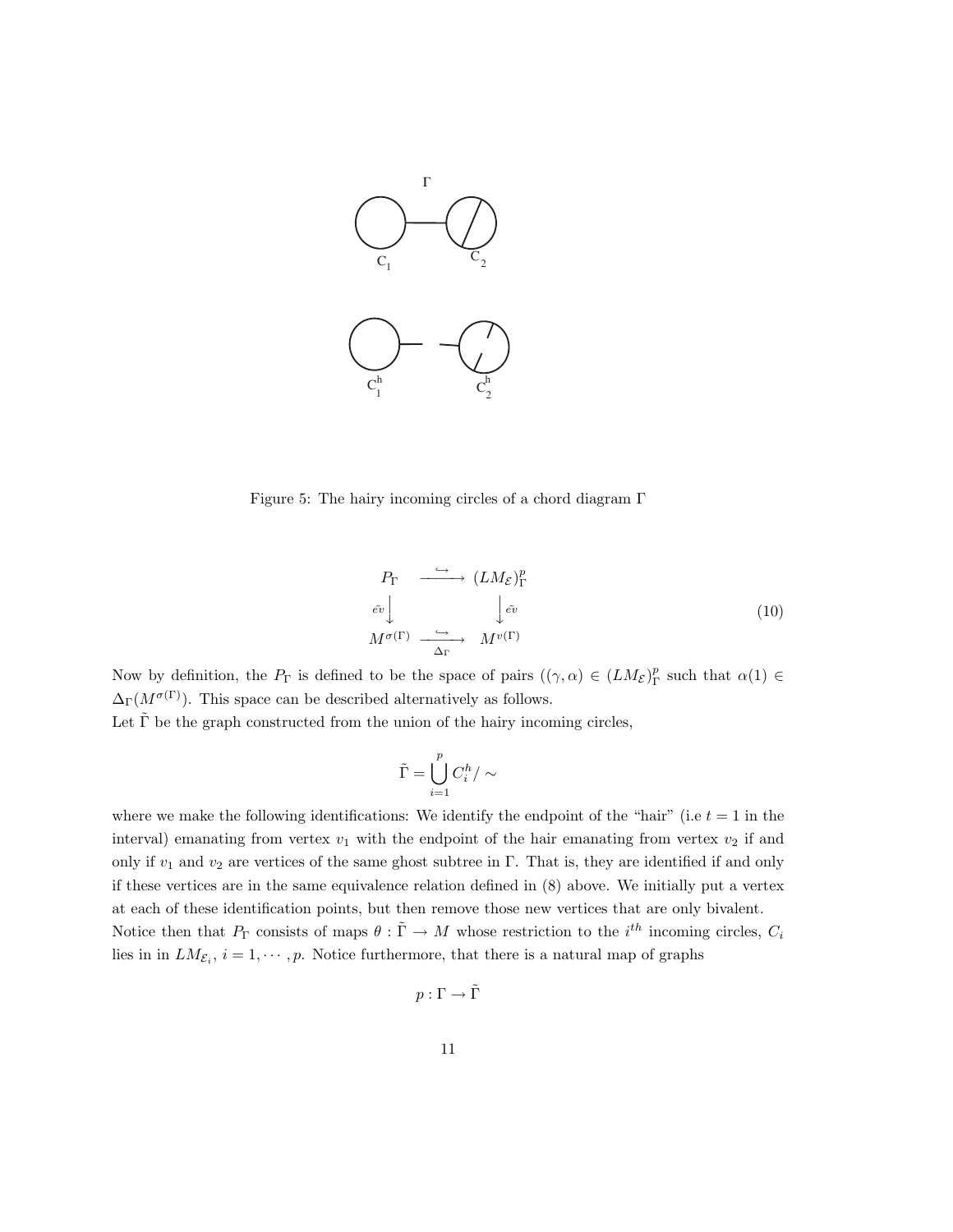

Figure 6: The chord diagrams  $\Gamma$  and  $\tilde{\Gamma}$ 

that is defined by collapsing various ghost trees in  $\Gamma$  to the new chord vertices of  $\tilde{\Gamma}$  defined above. In particular,  $p : \Gamma \to \tilde{\Gamma}$  is a homotopy equivalence. Moreover, the cyclic ordering of the half edges emanating at the vertices in  $\Gamma$  define a cyclic orderings of the half edges emanating at the vertices of  $\tilde{\Gamma}$ , and so  $\tilde{\Gamma}$  has the structure of a fat graph, and indeed a Sullivan chord diagram with the same marked incoming circles as Γ.

Let  $Map_{\mathcal{E}}(\Gamma, M)$  denote the space of maps  $\beta : \Gamma \to M$  whose restriction to the i<sup>th</sup> incoming circle lies in  $LM_{\mathcal{E}_i}$ . The map  $p: \Gamma \to \tilde{\Gamma}$  defines a homotopy equivalence  $P_{\Gamma} \simeq Map_{\mathcal{E}}(G, M)$ . But this latter space is homeomorphic to  $\mathcal{M}_{\Gamma}^{\mathcal{E}}(LM)$ . This can be seen as follows. Since any map  $\theta:\Gamma\to M$  whose restrictions to the incoming circles are loops in  $\theta_i \in LM_{\mathcal{E}_i}$ , each of these loops extends in a unique way to a map of a half cylinder  $\bar{\theta}_i: (-\infty,0] \times S^1 \to M$  satisfying the gradient flow equation. (6) Moreover, since  $\mathcal E$  satisfies the Palais-Smale criterion and is bounded below, the restrictions of  $\theta$  to the outgoing boundary cycles,  $\theta_j: S^1 \to M$  also extend to a gradient flow cylinder,  $\bar{\theta}_j: [0, +\infty) \times S^1 \to M$ . These gradient flow cylinders patch together to give an element in  $\mathcal{M}_{\Gamma}^{\mathcal{E}}(LM)$ . Thus  $P_{\Gamma} \simeq \mathcal{M}_{\Gamma}^{\mathcal{E}}(LM)$ , which proves the lemma.  $\Box$ 

We now complete the proof of Theorem 1. Since  $\mathcal{E}: LM \to \mathbb{R}$  is Palais-Smale and bounded below, the inclusion  $LM_{\mathcal{E}} \hookrightarrow LM$  is a homotopy equivalence. Thus homotopy pullback of  $ev_{\Gamma}: \prod_{i=1}^p LM_{\mathcal{E}_i} \to$  $M^{v(\Gamma)}$  along the diagonal embedding  $\Delta_{\Gamma}: M^{\sigma(\Gamma)} \hookrightarrow M^{v(\Gamma)}$ , is homotopy equivalent to the pullback of the fibration  $ev_{\Gamma}: LM^p \to M^{v(\Gamma)}$  along the diagonal  $\Delta_G$ . Now as described in [9], this pullback is the mapping space,  $Map(r(\Gamma), M)$ , where  $r(\Gamma)$  is the "reduced" chord diagram obtained from  $\Gamma$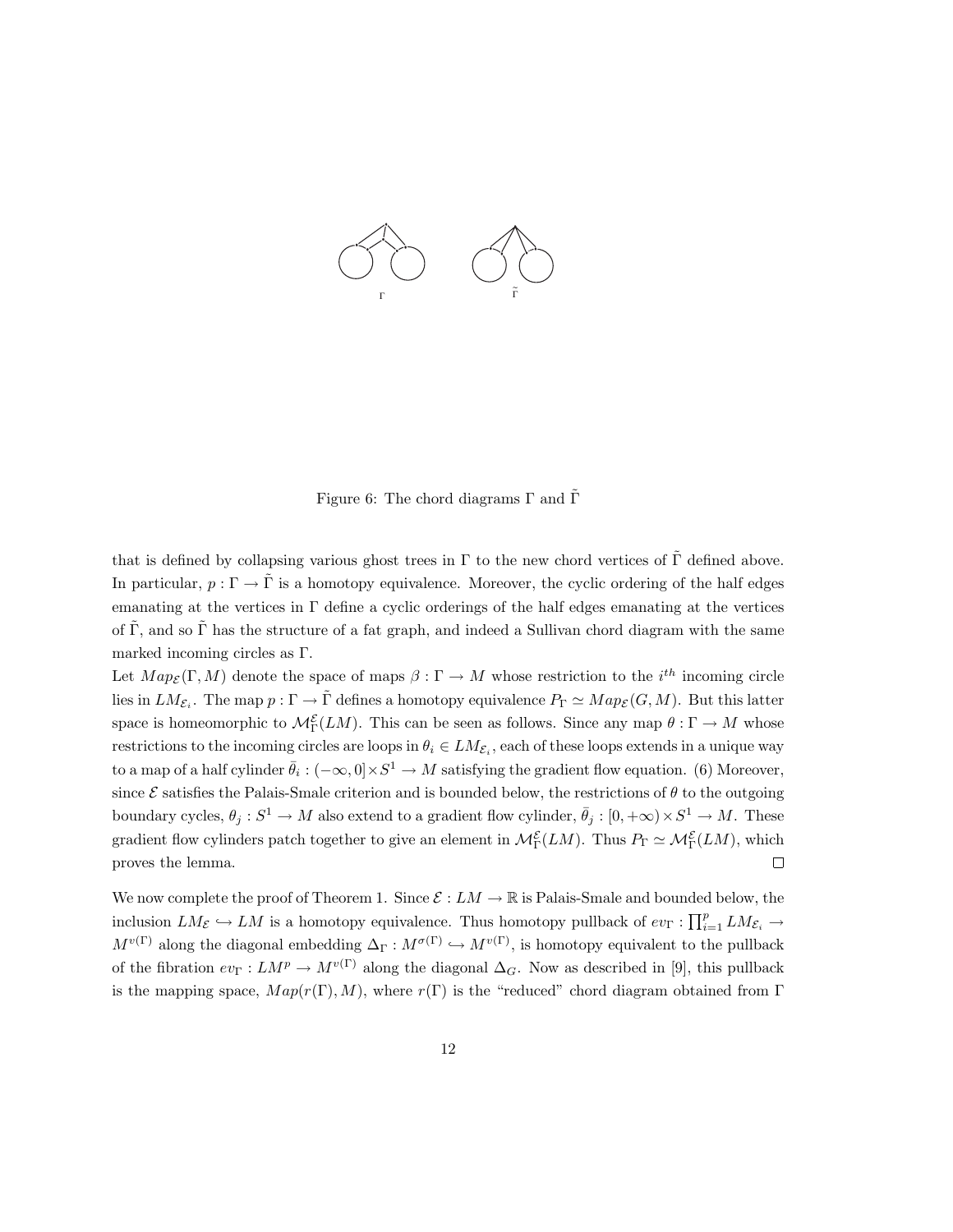by collapsing each chord edge to a point. By the lemma, we then have a homotopy equivalence,  $\mathcal{M}_{\Gamma}^{\mathcal{E}}(LM) \simeq Map(r(\Gamma), M)$ . Now since the collapse map  $\Gamma \to r(\Gamma)$  is a homotopy equivalence, we have an equivalence of mapping spaces,  $Map(r(\Gamma), M) \simeq Map(\Gamma, M)$ . But this last mapping space is homotopy equivalent to  $Map(\Sigma_{\Gamma}, M)$ , since the surface  $\Sigma_{\Gamma}$  retracts onto the graph Γ. This completes the proof of the theorem.  $\Box$ 

Notice that this argument yields a commutative diagram,

$$
P_{\Gamma} \longrightarrow \prod_{i=1}^{p} LM_{\mathcal{E}_i}
$$
  

$$
\downarrow \qquad \qquad \downarrow
$$
  

$$
Map(r(\Gamma), M) \longrightarrow (LM)^p
$$

where the two vertical maps are homotopy equivalences. In particular  $P_{\Gamma} \hookrightarrow \prod_{i=1}^{p} LM_{\mathcal{E}_i}$  and  $Map(r(\Gamma), M) \hookrightarrow (LM)^p$  are both topological embeddings with open neighborhoods given by the inverse image of a tubular neighborhood  $\eta(\Delta_{\Gamma})$  of the embedding  $\Delta_{\Gamma}: M^{\sigma(\Gamma)} \hookrightarrow > M^{v(\Gamma)}$  of compact manifolds. Even though  $P_{\Gamma}$  is not smooth, we think of these neighborhoods as "tubular neighborhoods", since they are homeomorphic to the total spaces of the pullbacks of the normal bundle,  $\nu(\Delta_{\Gamma}) \to M^{\sigma(\Gamma)}$ . Therefore we have Thom collapse maps,

$$
\tau : \prod_{i=1}^{p} LM_{\mathcal{E}_i} \xrightarrow{project} \prod_{i=1}^{p} LM_{\mathcal{E}_i} / \left( (\prod_{i=1}^{p} LM_{\mathcal{E}_i}) - \tilde{ev}^{-1}(\eta(\Delta_{\Gamma})) \right) \cong (P_{\Gamma})^{(\tilde{ev})^* \nu(\Delta_{\Gamma})} \text{ and}
$$

$$
\tau : (LM)^p \xrightarrow{project} (LM)^p / ((LM)^p - ev^{-1}(\eta(\Delta_{\Gamma}))) \cong Map(r(\Gamma), M)^{(ev)^* \nu(\Delta_{\Gamma})} \tag{11}
$$

where the targets of these maps are the Thom spaces. Moreover these maps are compatible in the sense that the following diagram commutes:

$$
\Pi_{i=1}^{p} LM_{\mathcal{E}_{i}} \xrightarrow{\tau} (P_{\Gamma})^{(\tilde{ev})^{*}\nu(\Delta_{\Gamma})}
$$
\n
$$
\downarrow \qquad \qquad \downarrow
$$
\n
$$
(LM)^{p} \xrightarrow{\tau} Map(r(\Gamma), M)^{(ev)^{*}\nu(\Delta_{\Gamma})}
$$

Notice that in this diagram, we again have that the vertical maps are homotopy equivalences. The bottom horizontal map, together with the Thom isomorphism, was what defined the umkehr map on the chain level in [9]

$$
(\rho_{in})_! : C_*(LM)^{\otimes p} \to C_{*+\chi(\Gamma)n}(Map(r(\Gamma), M).
$$

This is then compatible, up to chain homotopy, with the Morse theoretic umkehr map,

$$
(\rho_{in}^{morse})_!:\bigotimes_{i=1}^p C^{\mathcal{E}_i}_*(LM)\to C_{*+\chi(\Gamma)n}(\mathcal{M}^{\mathcal{E}}_{\Gamma}(LM))
$$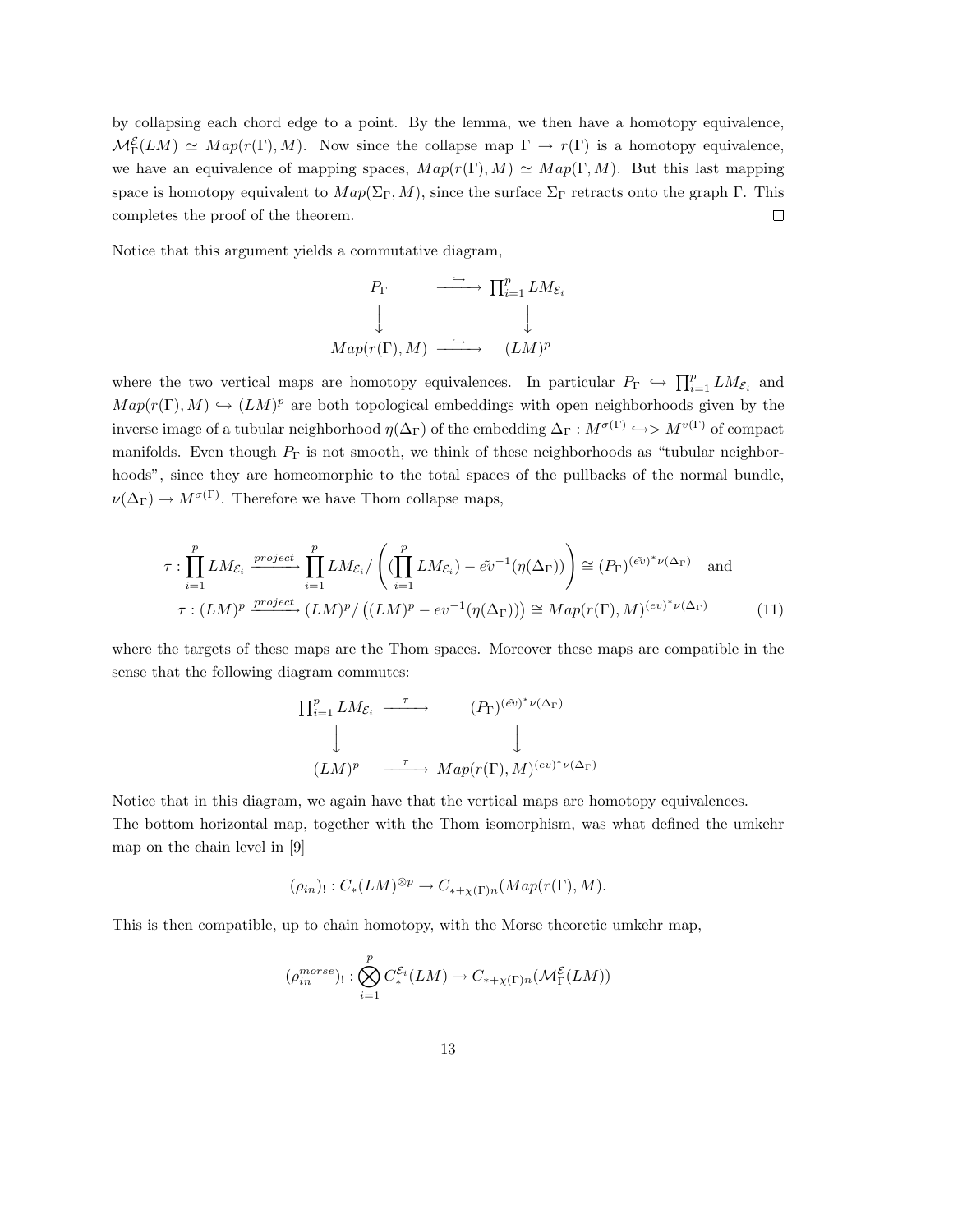defined to be the composition defined to be the composition,

$$
(\rho_{in}^{morse})_! : \bigotimes_{i=1}^p C_*^{\mathcal{E}_i}(LM) \xrightarrow{\quad h_* \quad} C_*(\prod_{i=1}^p LM_{\mathcal{E}_i}) \xrightarrow{\quad (\tau_{\Gamma})_* \quad} C_*(P_{\Gamma})^{\nu(\Delta_{\Gamma})}) \cong C_*(\mathcal{M}_{\Gamma}^{\mathcal{E}}(LM)^{\tilde{\nu}(\Gamma)})
$$
\n
$$
\xrightarrow{\cap u_{\Gamma} \quad} C_{*+\chi(\Gamma)n}(\mathcal{M}_{\Gamma}^{\mathcal{E}}(LM)) \tag{12}
$$

where the first map  $h_*$  identifies the Morse chain complex of the energy functional  $\mathcal{E}_i$  with the cellular complex of  $LM_{\mathcal{E}_i}$  which then sends it in a canonical way to the singular chain complex  $C_*(LM_{\mathcal{E}_i})$ . In this diagram the symbol "  $\cong$  " denotes chain homotopy equivalence.

We can then define the following Morse-string topology operation on the chain level, analogous to the construction in ([9]).

$$
\mu_{\Gamma}: \bigotimes_{i=1}^{p} C_{*}^{\mathcal{E}_{i}}(LM) \xrightarrow{(\rho_{in}^{morse})_{!}} C_{*}(\mathcal{M}_{\Gamma}^{\mathcal{E}}(LM)^{\tilde{\nu}(\Gamma)}) \xrightarrow{(\rho_{out})_{*}} C_{*}(\prod_{j=1}^{q}LM_{\mathcal{E}_{j}}).
$$
 (13)

Notice that the compatibility of the umkehr map defined in [9] with the Morse umkehr map implies the following diagram of homology groups commutes:

$$
H_{*}((LM^{p}) \xrightarrow{(\rho_{in}^{morse})!} H_{*+\chi(\Gamma)n}(\mathcal{M}_{\Gamma}^{\mathcal{E}}(LM)) \xrightarrow{(\rho_{out})*} H_{*+\chi(\Gamma)n}((LM)^{q})
$$
  
\n
$$
= \downarrow \qquad \qquad \downarrow \qquad \qquad \downarrow
$$
  
\n
$$
H_{*}((LM^{p}) \xrightarrow{\qquad (\rho_{in})!} H_{*+\chi(\Gamma)n}(Map(r(\Gamma),M) \xrightarrow{\qquad (\rho_{out})*} H_{*+\chi(\Gamma)n}((LM)^{q})
$$

In other words, we've proven the following theorem.

**Theorem 3.** For a connected surface  $\Sigma$  of genus g, with p-incoming, and q-outgoing boundary circles, let

$$
\mu_{g,p+q}^{top}:H_*((LM^p)\rightarrow H_{*+\chi(\Sigma)n}((LM)^q)
$$

be the string topology operation defined in [7] and [9]. Then this operation is equal to the Morse theoretic operation

$$
\mu_{g,p+q}^{top}=\mu_\Gamma
$$

for any connected Sullivan chord diagram  $\Gamma$  of topological type  $(g, p + q)$ .

# 1.1 Morse theoretic string topology operations coming from families of graphs

In [17], V. Godin described "higher" string topology operations that are indexed by the homology of the moduli spaces of bordered Riemann surfaces. In this subsection we indicate how the Morse theoretic approach to string topology described above can be adapted, using Godin's work, to yield these higher order operations. A key ingredient in Godin's work was the generalization of the notion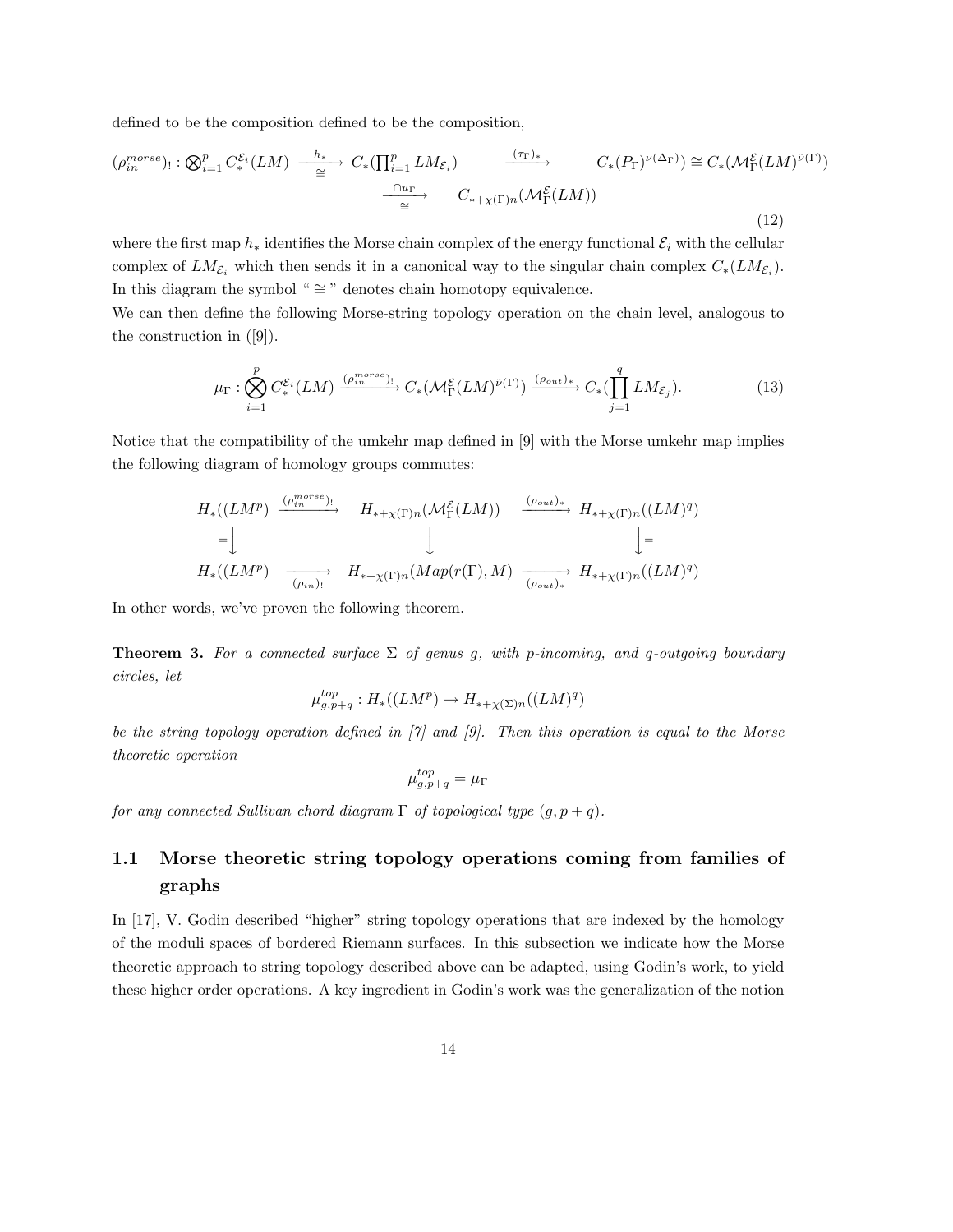of a Sullivan chord diagram to a more general type of fat graph, that she called "admissible", that had two main features: 1. The space of admissible, marked metric fat graphs are homotopy equivalent to moduli space, and 2. These types of graphs are sufficiently explicit so that they can be used to define the necessary umkehr maps for the definition of (higher) string topology operations. These graphs were defined as follows.

Definition 4. An "admissible" marked fat graph is one with the property that for every oriented edge E that is part of an incoming boundary cycle, its conjugate  $\overline{E}$  (i.e the same edge with the opposite orientation) is part of an outgoing boundary cycle.

In [17] it was proved that the space of admissible, marked fat graphs of topological type  $(q, p + q)$ ,  $\mathcal{G}_{g,p+q}$  is homotopy equivalent to the moduli space of bordered surfaces,  $\mathcal{M}_{g,p+q}$ . Furthermore, If one lets  $\mathcal{G}_{g,p+q}(LM)$  be the space of pairs,

$$
\mathcal{G}_{g,p+q}(M) = \{ (\Gamma, \phi) : \Gamma \in \mathcal{G}_{g,p+q}, \text{ and } \phi : \Gamma \to M \text{ is a continuous map} \},\tag{14}
$$

then  $\mathcal{G}^{\mathcal{E}}_{g,p+q}(M)$  is homotopy equivalent to the space  $\mathcal{M}_{g,p+q}(M)$  defined in the introduction. Furthermore the following correspondence diagram is homotopy equivalent to diagram 1 of the introduction, and extends diagram 7:

$$
(LM)^q \xleftarrow{\rho_{out}} \mathcal{G}_{g,p+q}(M) \xrightarrow{\rho_{in}} \mathcal{G}_{g,p+q} \times (LM)^p. \tag{15}
$$

In [17] Godin defined a generalized Pontrjagin-Thom map, which in turn defined an umkehr map

$$
(\rho_{in})_!:H_*(\mathcal{G}_{g,p+q}\times (LM)^p)\rightarrow H_{*+(2-2g+p+q)n}(\mathcal{G}_{g,p+q}(M)).
$$

The higher string topollogy operations were defined as the composition

$$
\mu_{g,p+q} = (\rho_{out})_* \circ (\rho_{in})_! : H_*(\mathcal{M}_{g,p+q}) \otimes H_*(LM)^{\otimes p} \cong H_*(\mathcal{G}_{g,p+q} \times (LM)^p) \to H_*((LM)^q) \cong H_*(LM)^{\otimes q}.
$$

Here we are taking homology with coefficients in an arbitrary field  $k$ , and the tensor products are taken over k.

A particular difficulty in generalizing the above Morse theoretic construction to this setting, is the technical problem that, unlike for a Sullivan chord diagram, for a general admissible graph  $\Gamma$ , the inclusion of the incoming circles,

$$
\alpha^-:\coprod S^1\to \Gamma
$$

(4) is not an inclusion of a subcomplex (cofibration). This will mean that our proof of the analogue of Theorem 1 will not go through in this more general setting. We get around this by considering the following larger moduli space of gradient flow surfaces defined as follows.

**Definition 5.** Let  $\Gamma$  be a marked admissible fat graph with Lagrangian labeling  $\mathcal{E} = \mathcal{E}(\Gamma)$ . Define the space of  $\mathcal{M}_{\Gamma}^{\mathcal{E}}(LM)_{1}$  to be the space of maps

$$
\phi: \Sigma_\Gamma \to M
$$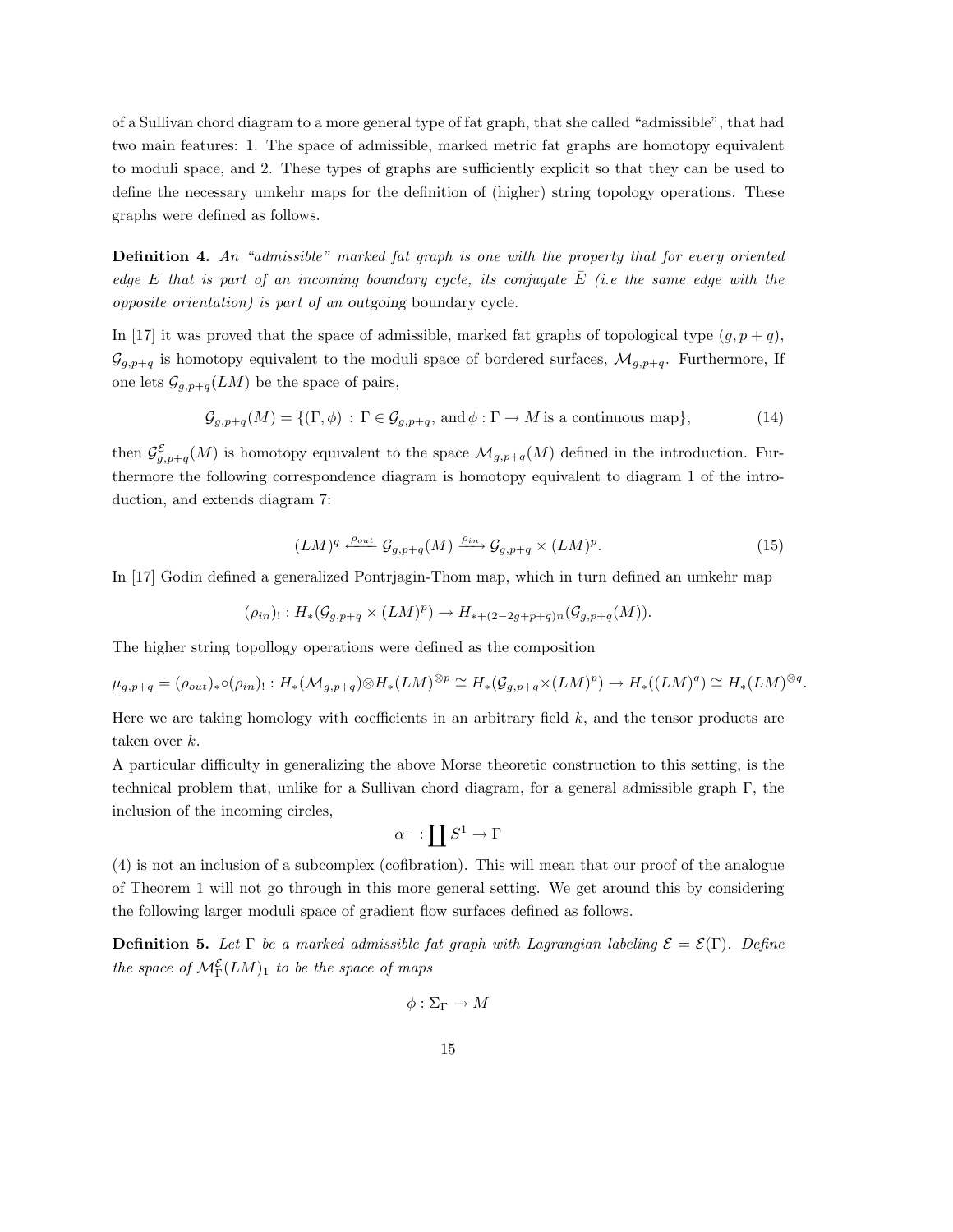so that the restrictions to the incoming cylinders  $(-\infty, -1) \times S^1$  and the outgoing cylinders,  $(+1, +\infty) \times$  $S<sup>1</sup>$  satisfy the gradient flow equations determined by the Lagrangian labelling.

Notice that the difference between the space  $M_{\Gamma}^{\mathcal{E}}(LM)$  and  $M_{\Gamma}^{\mathcal{E}}(LM)$ <sub>1</sub> is that for  $\phi \in M_{\Gamma}^{\mathcal{E}}(LM)$ <sub>1</sub> the gradient flow equations need only be satisfied on the cylinders  $(-\infty, -1) \times S^1$  and  $(+1, +\infty) \times S^1$ rather than on entire cylinders  $(-\infty,0) \times S^1$  and  $(0,+\infty) \times S^1$  respectively. This seemingly arbitrary distinction is important because the inclusion of each of the incoming circles  $\{-1\} \times S^1 \hookrightarrow (-\infty, 0) \times$  $S^1 \hookrightarrow \Sigma_{\Gamma}$  are cofibrations for all admissible fat graphs  $\Gamma$ , but the inclusions of the incoming boundary circles,  $\alpha_i^-$ :  $\{0\} \times S^1 \to \Gamma \hookrightarrow \Sigma_{\Gamma}$  may not be cofibrations (however they would be if  $\Gamma$  were a chord diagram).

With this technical distinction, we can now prove the following analogue of Theorem 1.

**Theorem 4.** Let  $\Gamma$  be a marked admissible fat graph. Then the natural map from the space of gradient flow surfaces to the continuous mapping space,

$$
\mathcal{M}_{\Gamma}^{\mathcal{E}}(LM)_1 \to Map(\Sigma_{\Gamma}, M)
$$

is a homotopy equivalence.

Proof. Since the inclusion

$$
\coprod_{i=1}^{p} \{-1\} \times S^1 \hookrightarrow \coprod_{i=1}^{p} (-\infty, 0) \times S^1 \xrightarrow{\alpha^-} \Sigma_{\Gamma}
$$

is a cofibration, the induced adjoint restriction map

$$
Map(\Sigma_{\Gamma}, M) \to \prod_{i=1}^{p} LM
$$

is a fibration. One then sees that the following commutative square is a pullback square of fibrations,

$$
\mathcal{M}_{\Gamma}^{\mathcal{E}}(LM)_{1} \longrightarrow Map(\Sigma_{\Gamma}, M)
$$
  

$$
\downarrow \qquad \qquad \downarrow
$$
  

$$
\prod_{i=1}^{p} LM_{\mathcal{E}_{i}} \longrightarrow (LM)^{p}.
$$

Since, by the Palais-Smale condition, the bottom horizontal map is a homotopy equivalence, we may conclude that the top horizontal map is a homotopy equivalence.  $\Box$ 

We now let  $\mathcal{M}_{g,p+q}^{\mathcal{E}}(LM)_1$  be the space of pairs,

$$
\mathcal{M}_{g,p+q}^{\mathcal{E}}(LM)_1 = \{ (\Gamma, \phi) : \Gamma \in \mathcal{G}_{g,p+q}, \text{ and } \phi \in \mathcal{M}_{\Gamma}^{\mathcal{E}}(LM)_1 \}.
$$

Then Theorem 4 implies that the fibration sequence

$$
\mathcal{M}^{\mathcal{E}}_{\Gamma}(LM)_1 \rightarrow \mathcal{M}^{\mathcal{E}}_{g,p+q}(LM)_1 \rightarrow \mathcal{G}_{g,p+q}
$$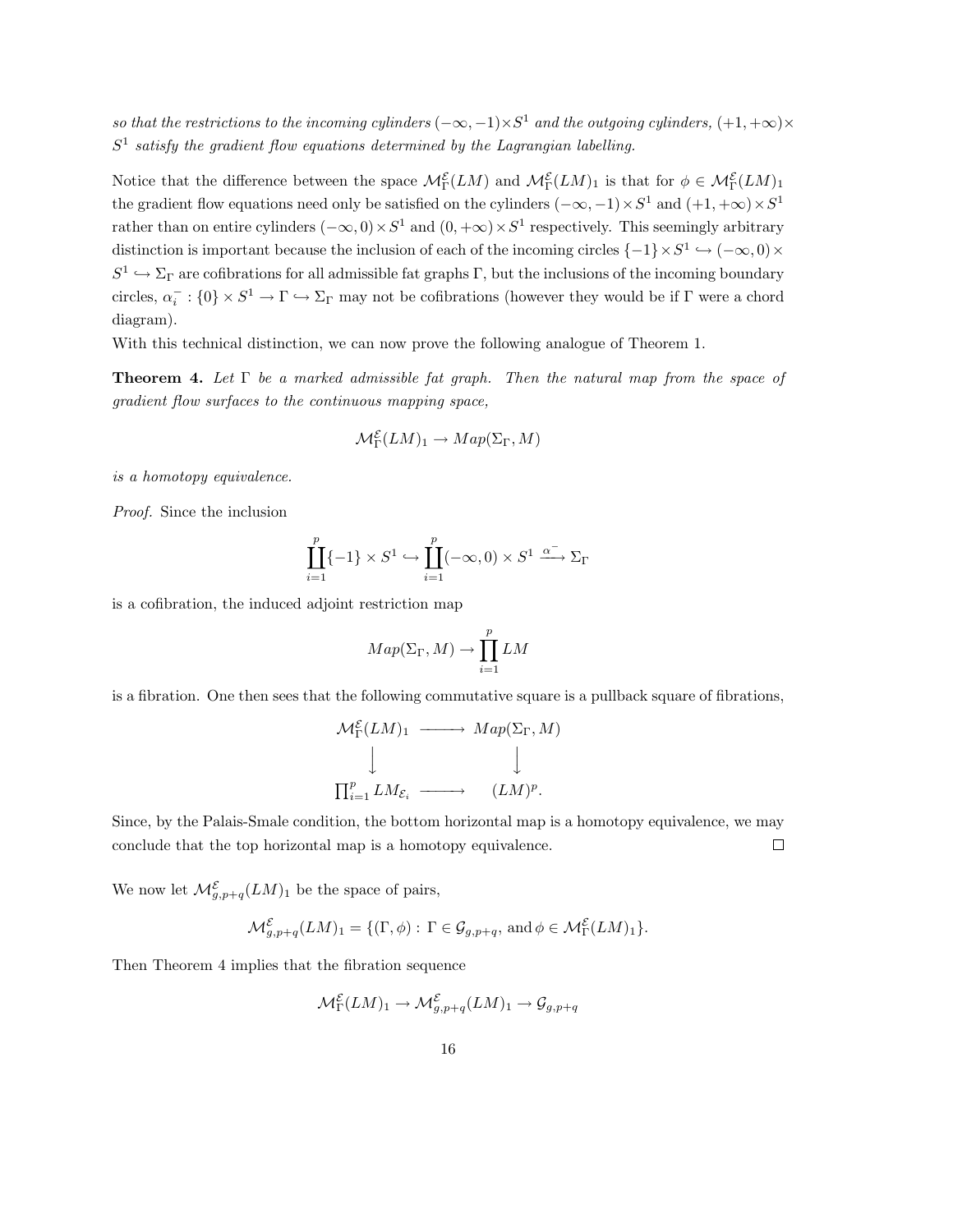is homotopic to the fibration sequence

$$
Map(\Sigma_G, M) \to \mathcal{G}_{g, p+q}(M) \to \mathcal{G}_{g, p+q},
$$

which, by Godin's result [17] is in turn homotopic to the fibration sequence,

$$
Map(\Sigma_G, M) \to \mathcal{M}_{g, p+q}(M) \to \mathcal{M}_{g, p+q}.
$$

We therefore have a commutative diagram

$$
\Pi_{i=1}^{q} LM_{\mathcal{E}_{j}} \xleftarrow{\rho_{out}} \mathcal{M}_{g,p+q}^{\mathcal{E}}(LM)_{1} \xrightarrow{\rho_{in}} \mathcal{G}_{g,p+q} \times \Pi_{i=1}^{p} LM_{\mathcal{E}_{i}}
$$
\n
$$
\simeq \downarrow \qquad \qquad \downarrow \simeq \qquad \qquad \downarrow
$$
\n
$$
(LM)^{q} \xleftarrow{\rho_{out}} \mathcal{G}_{g,p+q}(M) \xrightarrow{\rho_{in}} \mathcal{G}_{g,p+q} \times (LM)^{p}
$$

where the horizontal maps are homotopy equivalences. Using these equivalences and Godin's construction one obtains higher order operations,

$$
\mu^{morse}: H_*(\mathcal{M}_{g,p+q}) \otimes \bigotimes_{i=1}^p H_*(LM_{\mathcal{E}_i}) \to H_*(\mathcal{M}_{g,p+q}^{\mathcal{E}}(LM)_1 \to \bigotimes_{i=1}^p H_*(LM_{\mathcal{E}_i}).
$$

### 2 String operations by counting gradient flow lines

In this section we give a more analytical description of the Morse theoretic string topology operations, via the counting of zero dimensional moduli spaces of gradient trajectories. Such an operation was constructed in [5] corresponding to the figure 8 graph. Our comparison of these operations with the ones constructed in section 1, will imply that this figure 8 product on the Morse homology of LM indeed corresponds to the Chas-Sullivan loop product. Combining this with thei theorem of [5] giving a ring isomorphism between the Floer homology of the cotangent bundle  $HF_*(T^*M)$  with  $H_*(LM)$  implies that the pair of pants product in Floer homology corresponds to the Chas-Sullivan product in  $H_*(LM)$ .

We continue to consider a Lagrangian, energy functional, and metric satisfying the conditions described in section 1.

Let Γ be a Sullivan chord diagram of type  $(g; p+q)$  and  $r(\Gamma)$  the corresponding reduced chord diagram with parametrizations  $\alpha^-: \coprod_q S^1 \longrightarrow r(\Gamma)$  for the incoming cycles and  $\alpha^+: \coprod_p S^1 \longrightarrow r(\Gamma)$  for the outgoing cycles, where we reparametrize  $\alpha^{\pm}$  such that  $S^1 = \mathbb{R}/\mathbb{Z}$  is the standard circle.

The space  $Map(r(\Gamma), M)$  is endowed with the structure of a Hilbert manifold, the topology given by edgewise Sobolev  $W^{1,2}$ -maps. The parametrizations  $\alpha^{\pm}$  induce embeddings

$$
(LM)^q \stackrel{r_{out}}{\leftrightarrow} Map(r(\Gamma), M) \stackrel{r_{in}}{\hookrightarrow} (LM)^p
$$

by  $r_{in}(c) = c \circ \alpha^{-}$  and  $r_{out}(c) = c \circ \alpha^{+}$ .

Recall the following pullback square of fibre bundles: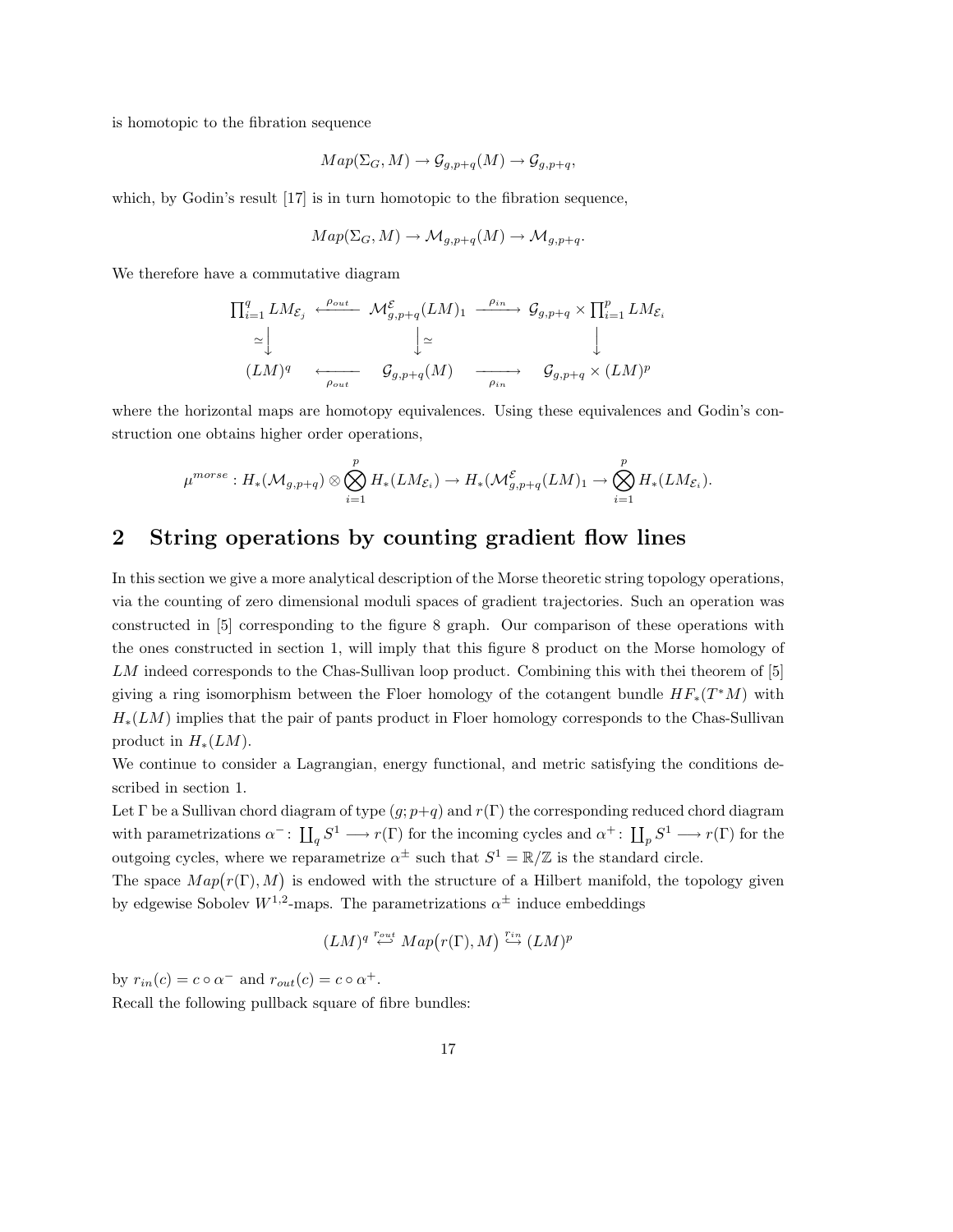$$
Map(r(\Gamma), M) \xrightarrow{r_{in}} (LM)^p
$$
  
\n
$$
ev_{\Gamma} \downarrow \qquad \qquad \downarrow ev_{\Gamma}
$$
  
\n
$$
M^{\sigma(\Gamma)} \xrightarrow{\qquad \qquad } M^{v(\Gamma)} \tag{16}
$$

Since this is a pullback of smooth bundles,  $Map(r(\Gamma), M)$  has the structure of a codimension  $(-\chi(\Gamma)\cdot n)$ -submanifold of  $(LM)^p$  with coorientation induced by the embedding  $\Delta_{\Gamma}$ , as M is assumed oriented. Recall that in the definition of the loop product, one uses the figure 8 graph for  $\Gamma$ , which is already a reduced chord diagram. Similarly, the "little cacti" diagrams (see [10], [13], [25]) are also reduced Sullivan chord diagrams. These are the diagrams used to describe the "BV"-structure in string topology.

For our purposes it is not necessary to describe the analogous structure of a cooriented embedding for  $r_{out}$ . However, we require that the following transversality conditions hold.

**Transversality Condition 1.** For any collection of critical points  $a_i \in \mathcal{P}(L_i)$ ,  $i = 1, \ldots, p$  the embedding  $r_{in} : Map(r(\Gamma), M) \hookrightarrow (LM)^p$  is transverse to  $W^u(a_1) \times \cdots \times W^u(a_p) \hookrightarrow LM \times \cdots \times LM$ .

**Transversality Condition 2.** For any collection of critical points  $a_{p+i} \in \mathcal{P}(L_{p+i}), i = 1, \ldots, q$ , the embedding  $r_{out}$ :  $Map(r(\Gamma), M) \hookrightarrow (LM)^q$  is transverse to  $W^s(a_{p+1}) \times \cdots \times W^s(a_{p+q}) \hookrightarrow$  $LM \times \cdots \times LM$ .

The first transversality condition implies that the intersection

$$
\mathcal{M}_{r(\Gamma)}(LM; a_1, \cdot, a_p) = r_{in}(Map(r(\Gamma), M)) \pitchfork W^u(a_1) \times \ldots \times W^u(a_p)
$$

is an oriented, finite-dimensional submanifold of  $(LM)^p$  of dimension  $\sum_{i=1}^p Ind(a_i) + \chi(\Gamma) \cdot n$ . However, in order to construct the Morse-theoretical description of  $\mu_{\Gamma}$ , we need a stronger condition than Transversality Condition 2. Condition 2 will be used later.

**Transversality Condition 3.** For any collection of  $p+q$  critical points  $a_i \in \mathcal{P}(L_i)$ ,  $i = 1, \ldots, p+q$ , the restriction

$$
r_{out|\mathcal{M}_{r(\Gamma)}} \colon \mathcal{M}_{r(\Gamma)}(LM; a_1, \cdots, a_p) \hookrightarrow (LM)^q
$$

is transverse to  $W^s(a_{p+1}) \times \cdots \times W^s(a_{p+q}) \hookrightarrow LM \times \cdots \times LM$ .

We will discuss these tranversality conditions below. Assuming them for now, we have for  $\vec{a} =$  $(a_1, \dots, a_p, a_{p+1}, \dots, a_{p+q}) \in \prod_{i=1}^{p+q} \mathcal{P}(L_i)$  the following immediate result:

Proposition 5. The space

$$
\mathcal{M}_{r(\Gamma)}(LM; \vec{a}) := r_{out}(\mathcal{M}_{r(\Gamma)}(LM; a_1, \cdots, a_p)) \pitchfork W^s(a_{p+1}) \times \cdots \times W^s(a_{p+q}) \subset (LM)^q
$$

is a smooth orientable manifold of dimension

$$
\dim \mathcal{M}_{r(\Gamma)}(LM; \vec{a}) = \sum_{i=1}^{p} Ind(a_i) - \sum_{j=p+1}^{p+q} Ind(a_j) + \chi(\Gamma) \cdot n
$$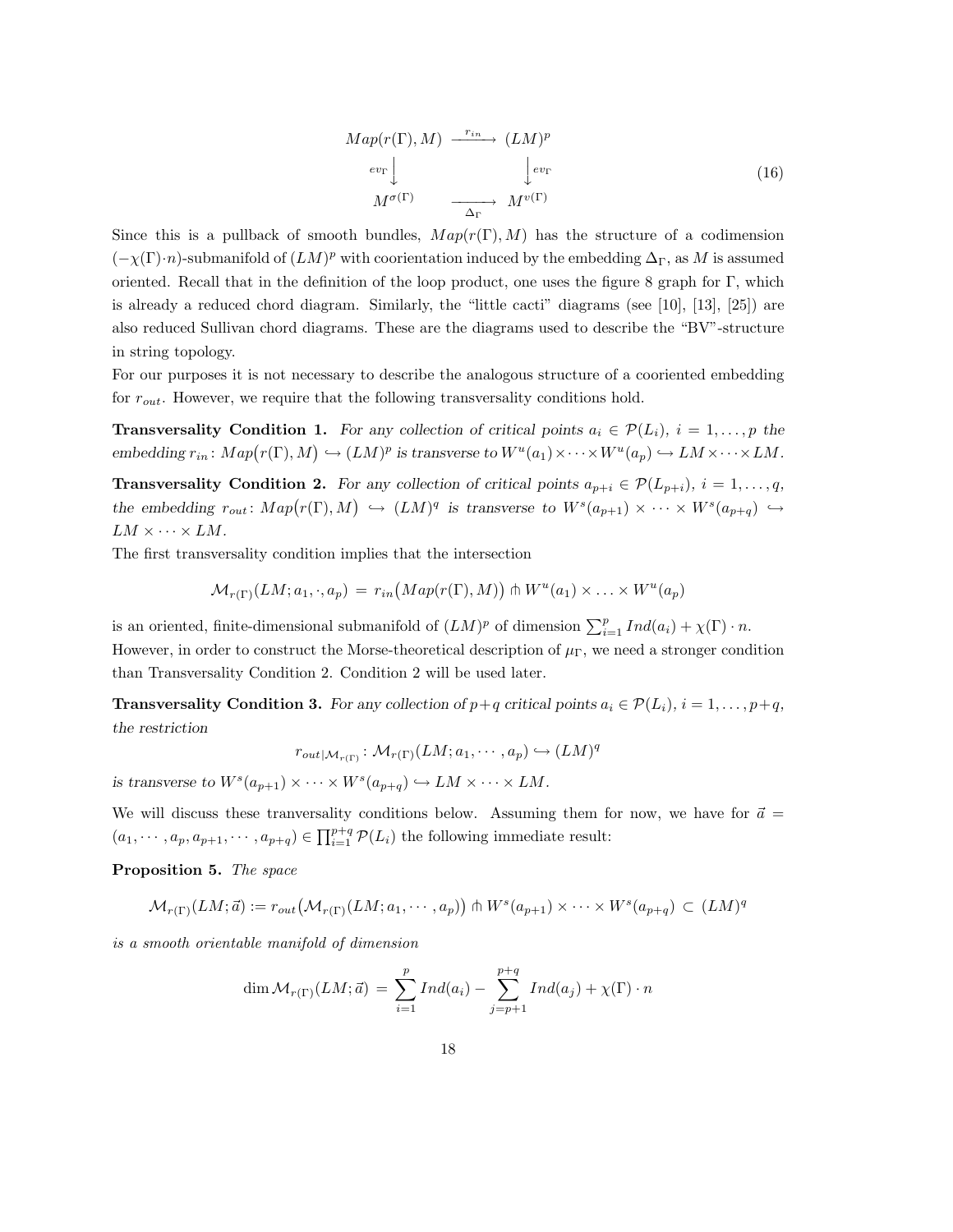homeomorphic to

$$
\left\{ \phi \in \mathcal{M}_{r(\Gamma)}^{\mathcal{E}}(LM) \, \middle| \, \lim_{t \to -\infty} \phi_i(t, \cdot) = a_i, \, i = 1, \cdots, p, \, \lim_{t \to +\infty} \phi_j(t, \cdot) = a_j, \, j = p+1, \cdots, p+q, \right\}.
$$

An orientation of this manifold is induced by orientations of the tangent spaces of the unstable manifolds  $T_{a_i}W^u(a_i)$  of the critical points  $a_1, \cdots, a_{p+q}$ .

In the case when  $\vec{a}$  is a collection of critical points so that the dimension of the manifold  $\mathcal{M}_{r(\Gamma)}(LM;\vec{a})$ is zero, then standard considerations imply that it is compact (see for example [5]). We may then define an operation on the Morse chain complex (3).

Definition 6. Define the operation

$$
\nu_{\Gamma}: C_{*}^{\mathcal{E}}((LM^{p}) \to C_{*+\chi(\Gamma)n}^{\mathcal{E}}((LM)^{q})
$$

by

$$
\nu_{\Gamma}([a_1]\otimes\cdots\otimes[a_p])=\sum_{dim\mathcal{M}_{r(\Gamma)}(LM;a_1,\cdots a_p,a_{p+1},\cdots a_p,q_{p+1})}[a_{p+1}]\otimes\cdots\otimes[a_{p+q}]
$$

Here  $\#\mathcal{M}_{r(\Gamma)}(LM;\vec{a})$  is the oriented count of the number of points in this zero dimensional compact manifold.

Concerning the previous transversality conditions, they are fulfilled for generic choices of Riemannian metrics on the Hilbert manifold  $LM$ , provided that the Lagrangians  $L_i$  have been chosen suitably. Namely, the solution sets of gradient flow trajectories corresponding to the intersections in question should not contain constant solutions. For example, in Condition 1, the p-tuple  $(a_1, \ldots, a_p)$ Crit  $\mathcal{E}_{L_1} \times \ldots \times \text{Crit} \mathcal{E}_{L_p}$  should not be contained in  $Map(r(\Gamma), M)$ . Moreover, the proof of the generic existence of such metrics uses the theorem of Sard-Smale. All of the above intersection problems are Fredholm problems, but in general we need to consider not only Fredholm indices up to 1, but also higher, as e.g. in Transversality Condition 1. This is the place where we have to assume accordingly high differentiability of our energy functions  $\mathcal{E}_{L_i}$ ,  $i = 1, \ldots, p + q$ .

Assume for example that  $\beta$  is a sufficiently defined separable Banach manifold consisting of admissible Riemannian metrics on  $LM$ . Then we consider the infinite-dimensional Banach manifold

$$
\mathcal{W}^u(a_1,\ldots,a_p) = \left\{ (g,c_1,\ldots,c_p) \in \mathcal{B} \times LM^p \,|\, c_i \in W^u_g(a_i),\, i = 1,\ldots,p \right\}
$$

where  $W_g^u(a_i)$  is the unstable manifold for the negative gradient flow of  $\mathcal{E}_{L_i}$  determined by the Riemannian metric  $g$ . It not hard to show that for a sufficiently rich set  $\beta$  of variations of the Riemannian metric on LM, each projection  $W^u(a_1,\ldots,a_p) - \{(a_1,\ldots,a_p)\} \to LM$ ,  $(g, \vec{c}) \mapsto c_i$  is a submersion onto its image away from the critical point. This, together with the assumed smoothness is the main ingredient in the application of the Sard-Smale theorem in order to prove that the Transversality Condition 1 is generically fulfilled. Similarly, we also obtain the other transversality conditions generically satisfied. For more details on this transversality analysis we refer to [3, 4]

The following is now the main theorem of this section.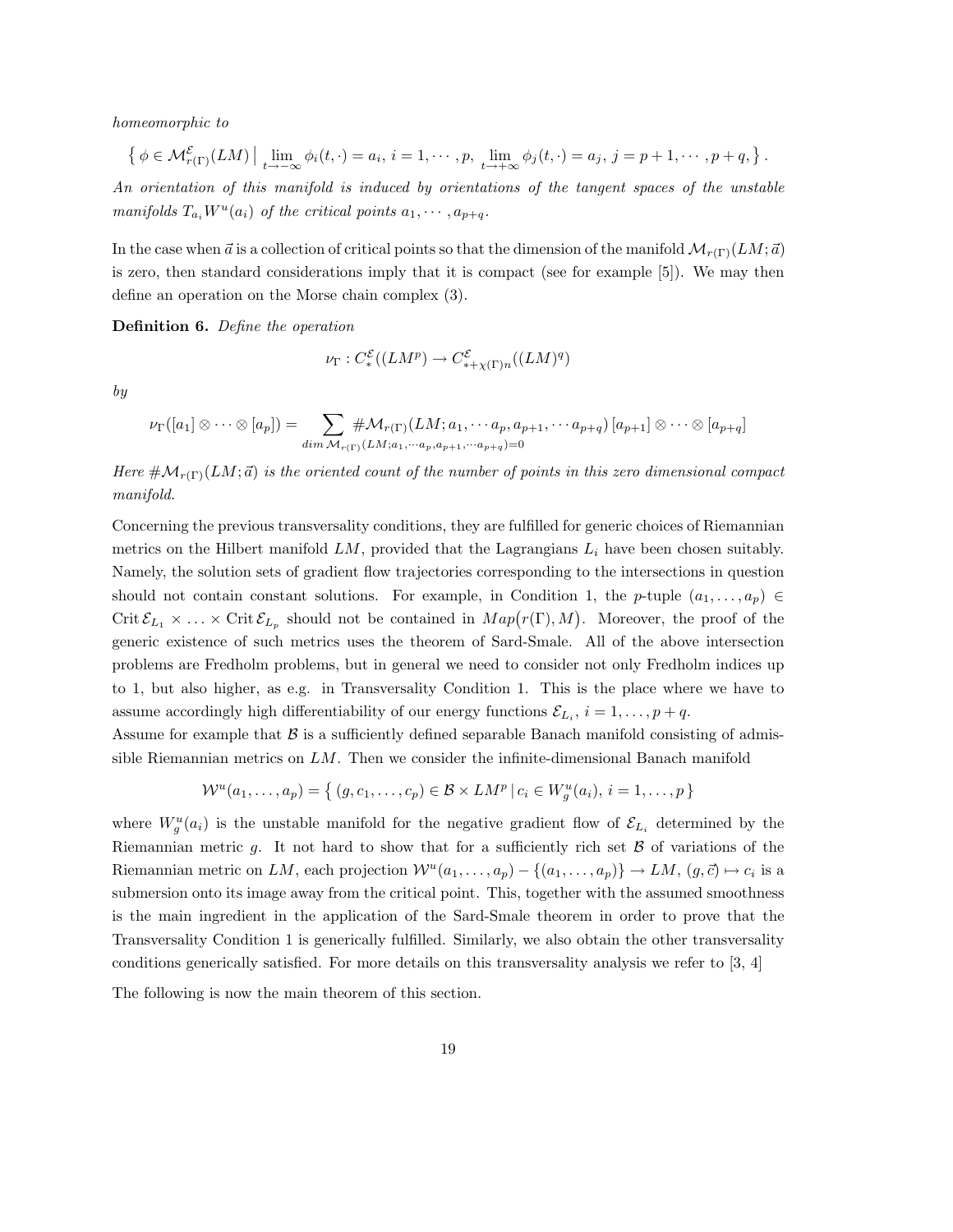**Theorem 6.** Under the above assumptions on the Lagrangians and the metric, and assuming transversality conditions 1 and 3, the operation  $\nu_{\Gamma}$  is a chain map, and in homology it gives the string topology operation

$$
\nu_{\Gamma} = \mu_{\Gamma} : H_*((LM)^p) \to H_{*+\chi(\Gamma)n}((LM)^q).
$$

For the proof, we factorize  $\nu_{\Gamma}$  in close analogy to  $\mu_{\Gamma}$  above, into

$$
\nu_{\Gamma} = (r_{out})_{*} \circ (r_{in})_{!}, \text{ where}
$$
  
\n
$$
(r_{in})_{!} : H_{*}^{\mathcal{E}}((LM)^{p}) \longrightarrow H_{*+\chi(\Gamma)\cdot n}^{\mathcal{F}}(Map(r(\Gamma), M)), \text{ and}
$$
  
\n
$$
(r_{out})_{*} : H_{*}^{\mathcal{F}}(Map(r(\Gamma), M)) \longrightarrow H_{*}^{\mathcal{E}}((LM)^{q})
$$
\n(17)

are naturally isomorphic to  $(\rho_{in})$ ! and  $(\rho_{out})_*$  when we compare Morse homology with standard homology.

Here we consider an auxilary smooth Morse function F on the Hilbert manifold  $Map(r(\Gamma), M)$ . That is,  $\mathcal F$  satisfies the Palais-Smale property with a complete negative gradient flow for a complete Riemannian metric, it is bounded below, and all critical points  $b \in \text{Crit}\,\mathcal{F}$  are non-degenerate and of finite Morse index. For simplicity, we also assume each set of critical points of Morse index k,  $k \in \mathbb{N}$ , to be finite. Choosing a generic Riemannian metric on  $Map(r(\Gamma), M)$  satisfying Morse-Smale transversality with respect to  $\mathcal F$  for relative Morse index up to 2, the Morse complex  $(C_*^{\mathcal{F}}(Map(r(\Gamma),M)), \partial)$  is well-defined and its Morse homology naturally isomorphic to standard homology  $H_*(Map(r(\Gamma), M))$ , see e.g. [1, 5, 21].

Essentially, up to a small perturbation, we can take for  $\mathcal F$  the restricted energy functional  $r_{in}^*\mathcal E^{\otimes p}$  $\mathcal{E}^{\otimes p}|r_{in}(Map(r(\Gamma), M)),$  for  $\mathcal{E}^{\otimes p}$ :  $(LM)^p \to \mathbb{R}$  given by  $\mathcal{E}^{\otimes p}(c_1, \ldots, c_p) = \mathcal{E}_{L_1}(c_1) + \ldots + \mathcal{E}_{L_p}(c_p)$ .

We now focus on the embedding  $r_{out}$ :  $Map(r(\Gamma), M) \hookrightarrow (LM)^q$ . In addition to Transversality Condition 2, we assume

**Generic Condition 4.**  $r_{out}$  maps no critical point of  $\mathcal F$  to a critical point of  $\mathcal E$ .

Given  $b \in \text{Crit } \mathcal{F}$  and  $a_{p+i} \in \mathcal{P}(L_{p+i}), i = 1, \ldots, q$ , we define

$$
\mathcal{M}^{out}_{r(\Gamma)}(b, a_{p+1}, \cdots, a_{p+q}) = r_{out}(W^u_{\mathcal{F}}(b)) \cap (W^s_{\mathcal{E}}(a_{p+1}) \times \cdots \times W^s_{\mathcal{E}}(a_{p+q})),
$$

where  $W_{\mathcal{F}}^u(b)$  is the unstable manifold for the negative gradient flow of  $\mathcal{F}$ . Condition 4 allows us to find a generic metric on  $Map(r(\Gamma), M)$  such that  $W^u_{\mathcal{F}}(b)$  intersects the submanifold  $r_{out}^{-1}(W^s(a_{p+1}) \times$  $\dots \times W^s(a_{p+q})$  transversely. Altogether we obtain  $\mathcal{M}_{r(\Gamma)}^{out}(b, a_{p+1}, \dots, a_{p+q})$  as a manifold of dimension  $ind(b) - \sum_{j=1}^{q} ind(a_{p+j})$  with orientation induced by the orientations of the unstable manifolds  $W^u(b)$ ,  $W^u(a_{p+1}), \cdots, W^u(a_{p+q}).$ 

We define

$$
(r_{out})_*: C_*^{\mathcal{F}}\big(Map(r(\Gamma), M)\big) \longrightarrow C_*^{\mathcal{E}}\big((LM)^q\big),(r_{out})_*([b]) = \sum_{\dim \mathcal{M}_{r(\Gamma)}^{out}(b, a_{p+1}, \cdots, a_{p+q})} \# \mathcal{M}_{r(\Gamma)}^{out}(b, a_{p+1}, \cdots, a_{p+q})[a_{p+1}] \otimes \cdots \otimes [a_{p+q}]
$$
(18)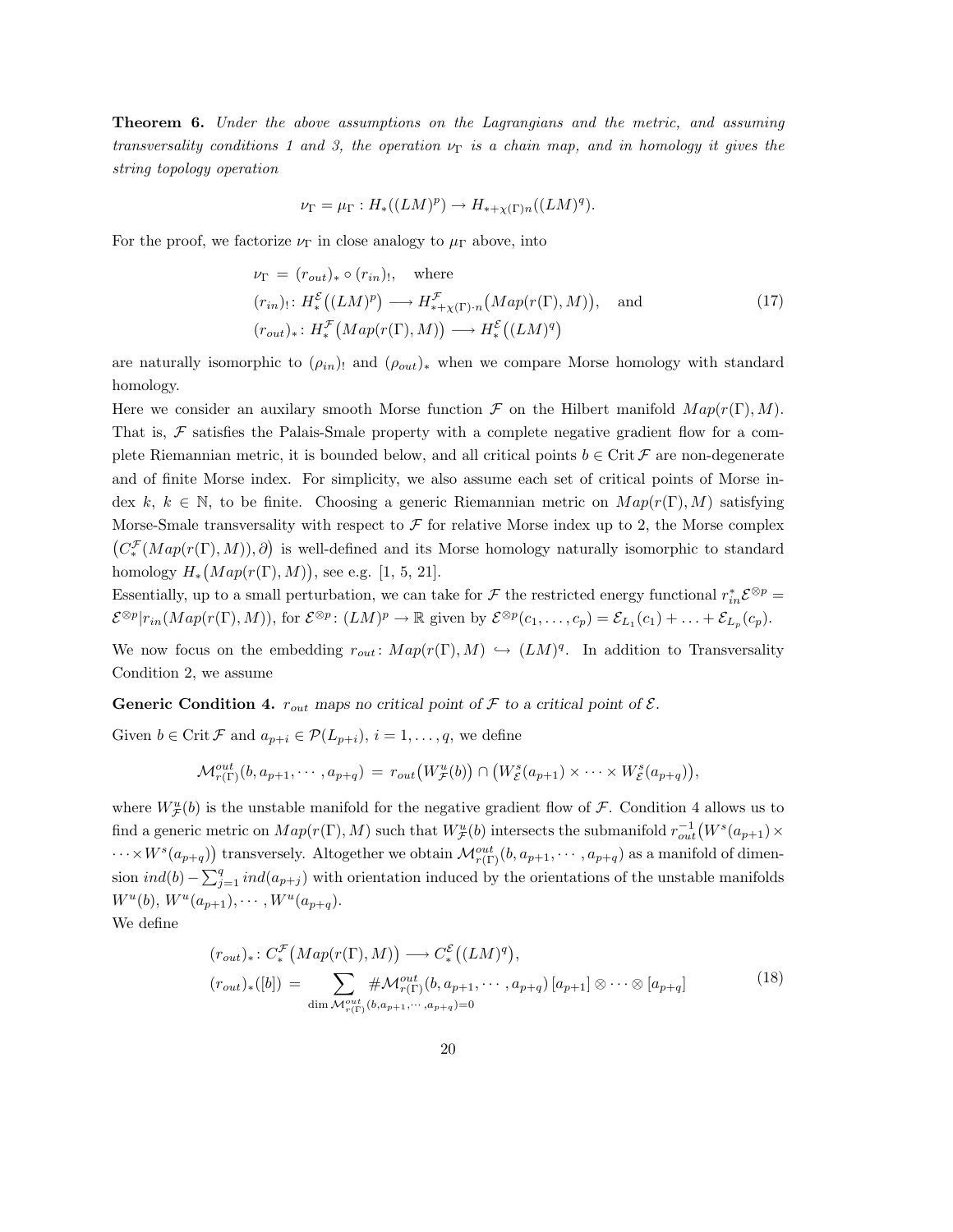and have the following result.

**Proposition 7.**  $(r_{out})_*: C_*^{\mathcal{F}}(Map(r(\Gamma), M)) \longrightarrow C_*^{\mathcal{E}}((LM)^q)$  is a chain map and the natural isomorphism to standard homology intertwines  $(r_{out})_*$  with  $(\rho_{out})_*$ . That is, the following diagram commutes:

$$
H_*^{\mathcal{F}}\big(Map(r(\Gamma),M)\big) \xrightarrow{(r_{out})_*} H_*^{\mathcal{E}}\big((LM)^q\big)
$$

$$
\downarrow \cong \qquad \qquad \downarrow \cong
$$

$$
H_*(Map(r(\Gamma),M)) \xrightarrow{(P_{out})_*} H_*\big((LM)^q\big)
$$

commutes.

This construction describes the functoriality for Morse homology. More details can be found in [5] and [21].

We now construct the Morse-theoretical version  $(r_{in})$  of the umkehr map. Recall that

$$
r_{in} \colon Map(r(\Gamma), M) \hookrightarrow (LM)^p
$$

is a proper embedding of Hilbert manifolds, with finite codimension and cooriented. In addition to Transversality Condition 1, we assume

**Generic Condition 5.**  $r_{in}(\text{Crit}\,\mathcal{F})$  is disjoint from  $\prod_{i=1}^{p} \mathcal{P}(L_i)$  within  $(LM)^p$ .

Hence, we find a generic metric on  $Map(r(\Gamma), M)$  such that for any  $b \in \text{Crit}\mathcal{F}$  its stable manifold  $W_{\mathcal{F}}^{s}(b)$  is transverse to  $(W_{\mathcal{E}}^{u}(a_1) \times \cdots \times W_{\mathcal{E}}^{u}(a_p)) \cap r_{in}(Map(r(\Gamma), M))$  for all  $a_i \in \mathcal{P}(L_i)$ ,  $i = 1, \ldots, p$ . We obtain the manifold

$$
\mathcal{M}_{r(\Gamma)}^{in}(a_1,\dots,a_p,b) = (W_{\mathcal{E}}^u(a_1) \times \dots \times W_{\mathcal{E}}^u(a_p)) \cap W_{\mathcal{F}}^s(b)
$$

of dimension  $\sum_{i=1}^p ind(a_i) - ind(b) - \chi(\Gamma) \cdot n$  and induced orientation from the orientations of  $W^u_{\mathcal{E}}(a_1),\cdots,W^u_{\mathcal{E}}(a_p)$ , coorientation of  $W^s_{\mathcal{F}}(b)$  within  $Map(r(\Gamma),M)$  by the orientation of  $W^u_{\mathcal{F}}(b)$ , and the coorientation of  $r_{in}(Map(r(\Gamma), M))$  within  $(LM)^p$ . We define

$$
(r_{in})_! : C_*^{\mathcal{E}}((LM)^p) \longrightarrow C_{*+\chi(\Gamma)\cdot n}^{\mathcal{F}}(Map(r(\Gamma), M)),
$$
  
\n
$$
(r_{in})_!([a_1] \otimes \cdots \otimes [a_p]) = \sum_{\dim \mathcal{M}_{r(\Gamma)}^{in}(a_1, \cdots, a_p, b) = 0} #\mathcal{M}_{r(\Gamma)}^{in}(a_1, \cdots, a_p, b) [b].
$$
\n
$$
(19)
$$

By the usual arguments of Morse homology, this is a chain map. Note that the compactness of  $\mathcal{M}_{r(\Gamma)}^{in}$  also requires the properness of the embedding  $r_{in}$ , such that  $r_{in}^{-1}(W^u(a_1) \times \cdots \times W^u(a_p))$  is relatively compact in  $Map(r(\Gamma), M)$ .

We have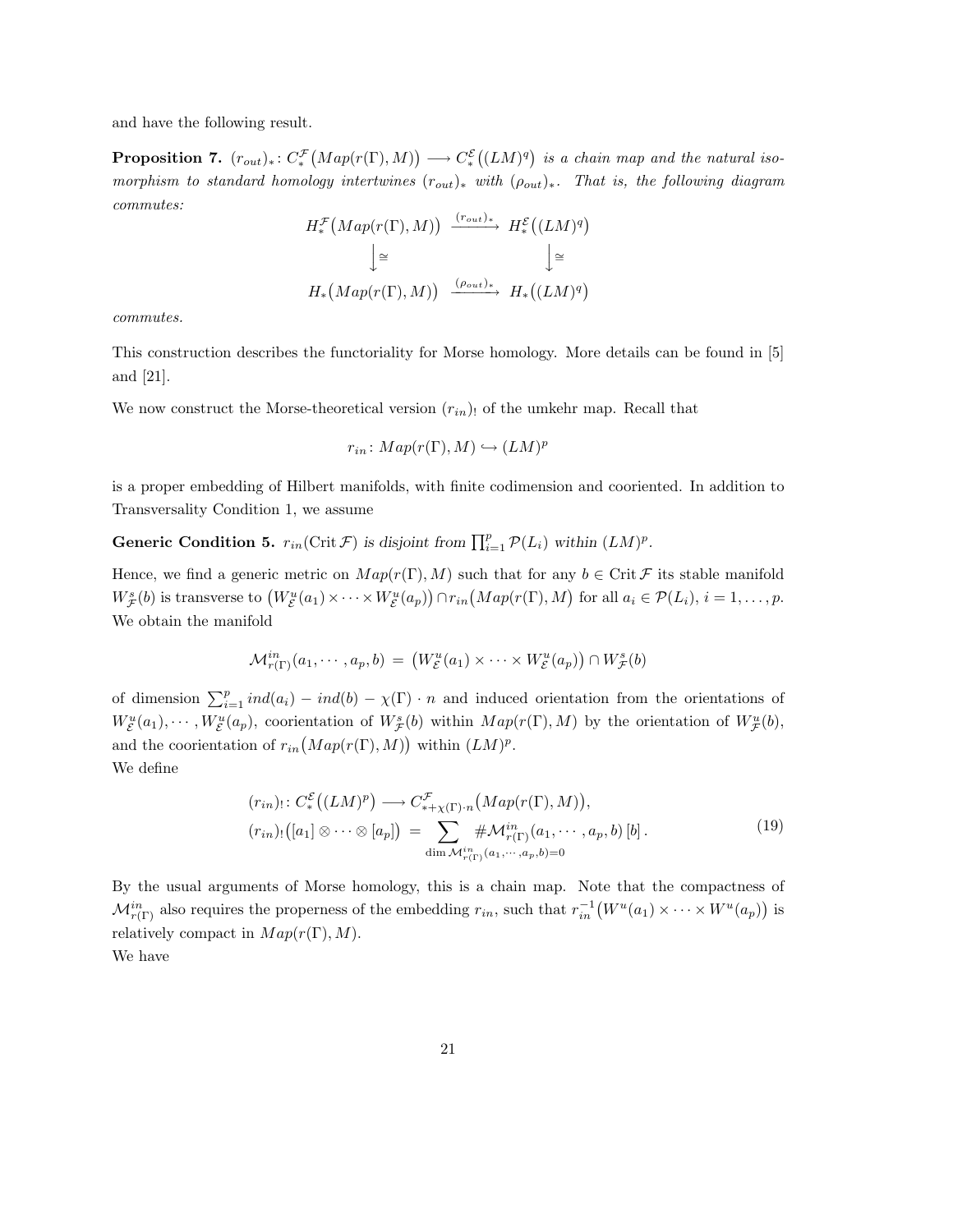**Proposition 8.** The chain map  $(r_{in})_! \colon C_*^{\mathcal{E}}((LM)^p) \longrightarrow C_{*+\chi(\Gamma)\cdot n}^{\mathcal{F}}(Map(r(\Gamma),M))$  induces an umkehr map on Morse homology compatible with the umkehr map  $(\rho_{in})$ ! under the natural isomorphism, i.e.

$$
H_*^{\mathcal{E}}((LM)^p) \xrightarrow{(r_{in})_!} H_{*+\chi(\Gamma)\cdot n}^{\mathcal{F}}(Map(r(\Gamma), M))
$$
  
\n
$$
\downarrow \cong \qquad \qquad \downarrow \cong
$$
  
\n
$$
H_*((LM)^p) \xrightarrow{(p_{in})_!} H_{*+\chi(\Gamma)\cdot n}(Map(r(\Gamma), M))
$$

commutes.

Before we give a proof of this by a Morse-theoretical description of the Thom isomorphism, we conclude the proof of Theorem 6. Via a standard gluing argument,  $(r_{out})_* \circ (r_{in})$  on Morse chain level is equal to counting

$$
\Theta \in r_{in}^{-1}(W^u(a_1) \times \cdots \times W^u(a_p)) \subset Map(r(\Gamma), M), \text{ such that}
$$
  

$$
\phi_{\mathcal{F}}^R(\Theta) \in r_{out}^{-1}(W^s(a_{p+1}) \times \cdots \times W^s(a_{p+q})),
$$

for  $R > 0$  fixed and sufficiently large, where  $t \mapsto \phi_{\mathcal{F}}^t(\Theta)$  is a flow line for the negative gradient flow of  $\mathcal F$  on  $Map(r(\Gamma), M)$ .

By homotoping R to 0 we establish a cobordism to the previous solution space  $\mathcal{M}_{r(\Gamma)}(LM;\vec{a})$  which gives rise to a chain homotopy operator, proving

$$
\nu_{\Gamma} \simeq (r_{out})_* \circ (r_{in})_!
$$

on chain level. Hence, via the natural functor to standard homology, we have on homology level

$$
\nu_{\Gamma} = (r_{out})_{*} \circ (r_{in})_{!} = (\rho_{out})_{*} \circ (\rho_{in})_{!} = \mu_{\Gamma},
$$

proving Theorem 6.

# 3 Thom-Isomorphism, Euler-Class and the Umkehr Map via Morse Homology

We will now give a Morse-theoretical construction of the umkehr map which is based on a Morsetheoretical construction of the Thom isomorphism. We need to give this construction in the infinitedimensional setting, at least sufficient for the case of the loop space  $LM$  with its  $W^{1,2}$ -Hilbert manifold structure and the energy functional  $\mathcal{E}$ . In fact, Morse homology can be defined for a much larger class of infinite-dimensional settings. For more details on the difference between the finite and the infinite dimensional case and for the more general setting of the latter we refer to [1, 2].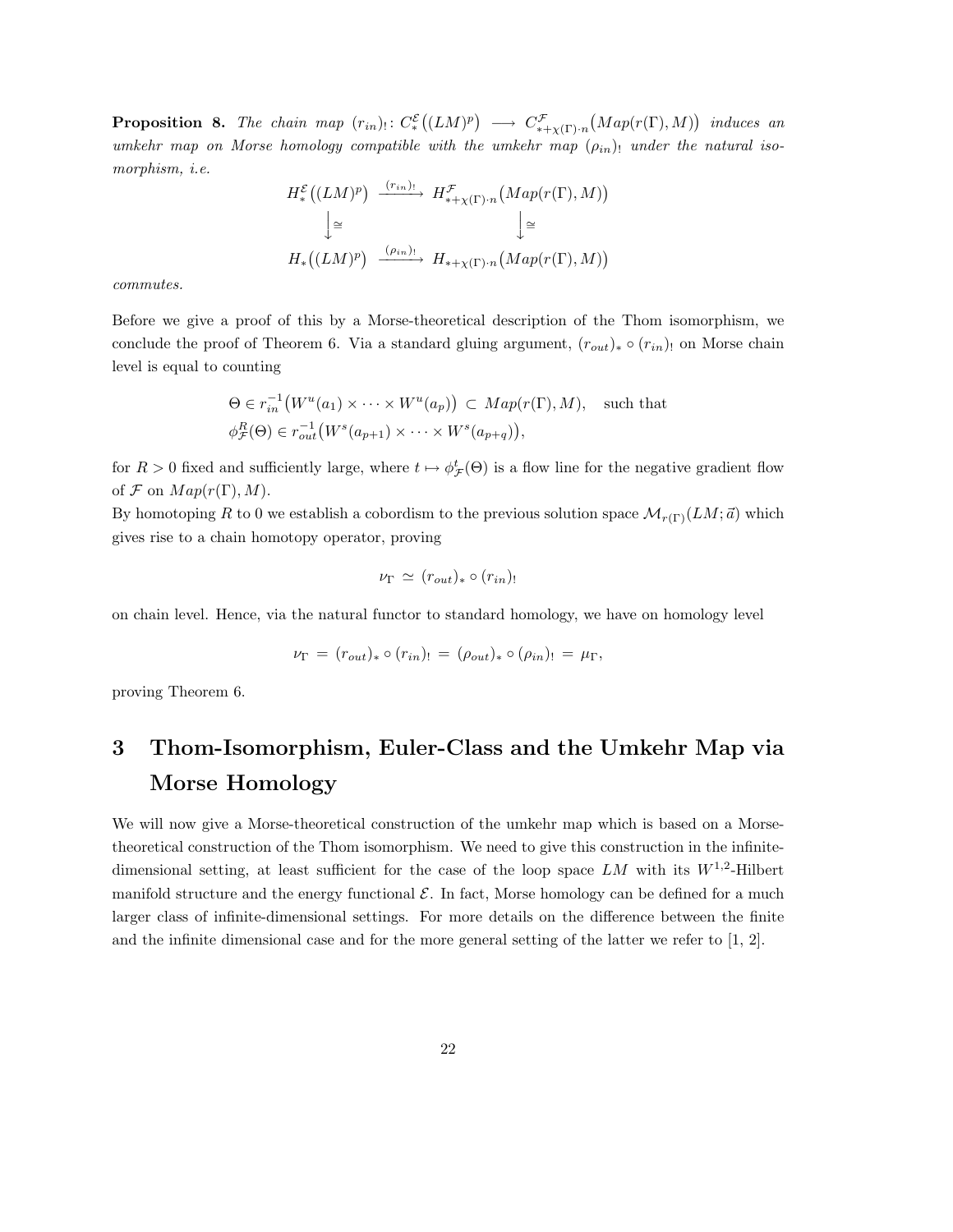### 3.1 Preliminaries

Let X be a smooth paracompact Hilbert manifold with a complete Riemannian metric, and let  $f: X \to \mathbb{R}$  be a  $C^2$  Morse function satisfying the Palais-Smale condition. Moreover, for our purpose  $(X = LM, f = \mathcal{E})$  we assume that f is bounded below and all critical points are of finite Morse index.

Pick a generic Riemannian metric g, s.t.  $(f, g)$  is a Morse-Smale-pair <sup>1</sup> with a complete negative gradient flow. For  $x, y \in \text{Crit } f$  with  $i(x) - i(y) = 1$  set

$$
\langle x,y\rangle = \#_{\text{alg}}\big\{\gamma\colon \mathbb{R}\to X\,|\, \dot{\gamma}+\nabla f(\gamma)=0,\ \gamma(-\infty)=x,\, \gamma(\infty)=y\,\big\}/\mathbb{R}\,.
$$

Here,  $\#_{\text{alg}}$  refers to counting with orientations obtained from the concept of coherent orientations, that is arbitary orientations of all unstable manifolds and induced coorientations of all stable ones. We obtain the Morse homology of  $f$  from

$$
C_*(f) = \mathbb{Z} \otimes \text{Crit}_* f, \qquad \text{(finitely generated)}
$$
  

$$
\partial: C_*(f) \to C_{*-1}(f), \quad \partial x = \sum_{i(y)=i(x)-1} \langle x, y \rangle y,
$$

and the Morse cohomology from

$$
C^*(f) = \mathbb{Z}^{\text{Crit}_* f}, \qquad \text{(not necessarily finitely generated !)}
$$

$$
\delta: C^*(f) \to C^{*+1}(f), \quad (\delta\phi)(x) = \sum_{i(y)=i(x)-1} \langle x, y \rangle \phi(y),
$$
  
i.e. 
$$
(C^*(f), \delta) = \text{Hom}(C_*(f), \partial).
$$

By identifying  $\delta_x \in \mathbb{Z}^{\text{Crit } f}$  with  $x \in \text{Crit } f$  we see that  $\delta$  is alternatively defined by counting positive gradient flow lines for  $f$ .

Note that from the lower boundedness of  $f$ , the completeness of the negative gradient flow and the Palais-Smale property, we obtain that  $H_0(f) \cong \mathbb{Z} \cong H^0(f)$  if X is connected. Hence we have a generator  $1 \in H_0(f)$  represented by a single critical point of index 0 and  $1 \in H^0(f)$  represented by  $\phi \in \mathbb{Z}^{\mathrm{Crit}_0 f}, \phi \equiv 1.$ 

### 3.2 Relative Cohomology

We now recall the Morse-theoretical definition of relative homology and cohomology, see e.g. [21]. Let  $A \subset X$  be an open submanifold with smooth boundary  $\partial A$ , and we assume that the above Morse function f on X is in addition such that  $\nabla f \wedge \partial A$ , and the gradient  $\nabla f$  is pointing out of A. This implies that

 $(C_*(f_{|A}), \partial)$  is a subcomplex of  $(C_*(f), \partial)$ ,

<sup>&</sup>lt;sup>1</sup>Transversality is sufficient up to index difference 2. See 0.5 in [2] for the precise details for genericity here.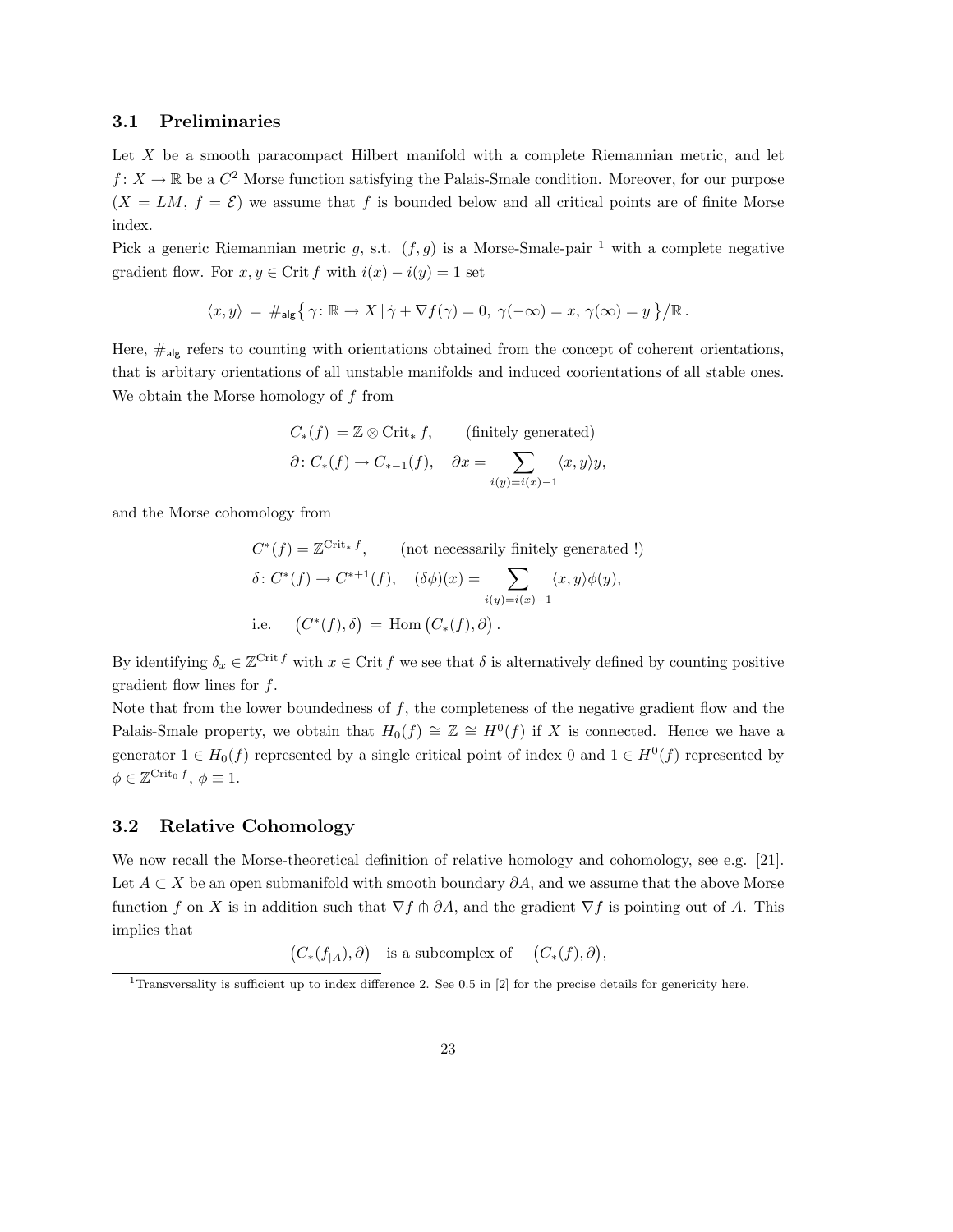and we have the exact sequence of chain complexes

$$
0 \to C_*(f_{|A}) \xrightarrow{i} C_*(f) \xrightarrow{j} C_*(f;X,A) := C_*(f)/C_*(f_{|A}) \to 0,
$$

inducing the long exact sequence of homology. For Morse cohomology we have dually

$$
0 \to C^*(f; X, A) \xrightarrow{j^*} C^*(f; X) \xrightarrow{i^*} C^*(f_{|A}; A) \to 0.
$$

Namely, we have

$$
i^*(\sum_{x \in \text{Crit } f} a_x x) = \sum_{x \in \text{Crit } f \cap A} a_x x,
$$

since  $x \in \text{Crit } f \cap (X \setminus A)$  implies  $\delta x \in \mathbb{Z}^{\text{Crit } f \cap (X \setminus A)}$ , hence  $i^*$  is a cochain complex morphism. Also, we set

$$
C^*(f;X,A) = \mathbb{Z}^{\text{Crit }f \cap (X \setminus A)}
$$

which by the same argument of  $\nabla f$  pointing outwards along  $\partial A$  turns j\* into a sub-cochain-complex inclusion. Note that the here obvious excision principle is used in the notation

$$
C^*(f;X,A) = C^*(f;X \setminus A, \partial A).
$$

### Example

Let us consider the following simple illustrating example, which describes the main feature used for the following Thom isomorphism. Let  $q: \mathbb{R}^n \to \mathbb{R}$  be the standard positive quadratic form with its unique critical point of index 0 in the origin. Choose another coercive Morse function  $\tilde{q} \colon \mathbb{R}^n \to \mathbb{R}$ such that

$$
\tilde{q}(x) = \begin{cases}\n-q(x), & |x| \le 1, \\
q(x), & |x| \ge 2.\n\end{cases}
$$

Obviously we have for the unit disk  $D_1$  and its boundary sphere  $S_1$ 

$$
H^*(-q; D_1, S_1) = H^*(\tilde{q}; D_1, S_1).
$$

The above long exact cohomology sequence and obvious identifications and homotopy invariance give

$$
0 \longrightarrow H^{n-1}(\tilde{q}; \mathbb{R}^n \setminus D_1) \xrightarrow{\delta^*} H^n(\tilde{q}; D_1, S_1) \xrightarrow{j^*} H^n(\tilde{q}; \mathbb{R}^n)
$$
  
\n
$$
\parallel \qquad \qquad \cong \qquad \qquad \downarrow
$$
  
\n
$$
H^n(-q; D_1, S_1) \qquad \qquad H^n(q; \mathbb{R}^n)
$$
  
\n
$$
\cong \qquad \qquad \downarrow
$$
  
\n
$$
\mathbb{Z} \qquad \qquad \downarrow
$$
  
\n
$$
\{0\}
$$

This leads to  $H^{n-1}(\tilde{q}; \mathbb{R}^n \setminus D_1) \cong \mathbb{Z}$ . In fact  $\tilde{q}$  encodes the Morse cohomology of the  $(n-1)$ - sphere.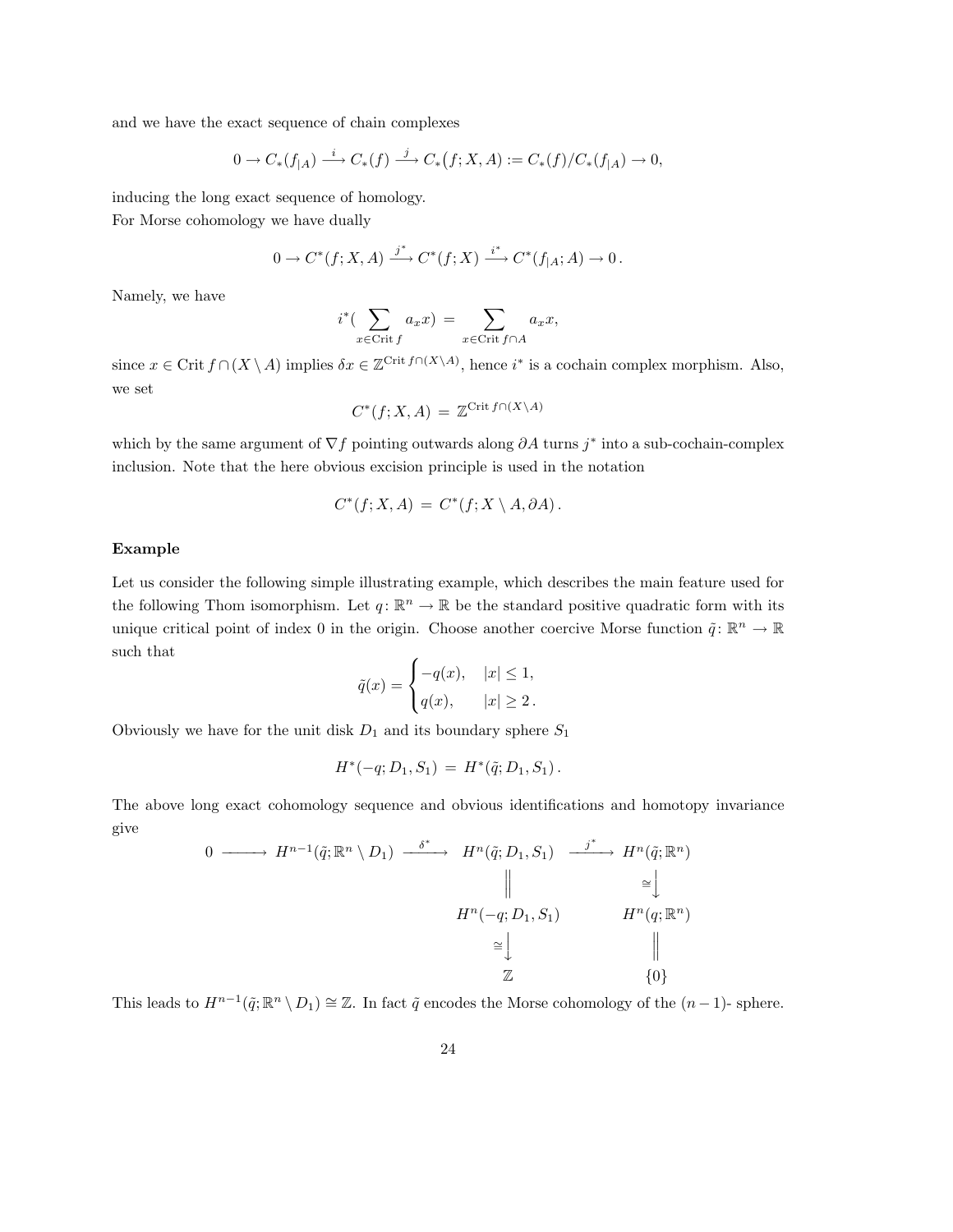#### Functoriality for proper embeddings

Consider now a proper embedding of finite and positive codimension of a submanifold  $e: P \hookrightarrow X$ , and let  $k: P \to \mathbb{R}$  be a Morse function on P of the same type as f, i.e. satisfying the Palais-Smale property, bounded below and all critical points of finite index. We define  $e_*: C_*(k) \to C_*(f)$  as follows. Consider  $p \in \text{Crit } k \subset P$  and  $x \in \text{Crit } f \subset X$ . We require generic metrics on P and X such that  $W^u(p;k)$  as a submanifold of X and  $W^s(x;f)$  intersect transversely in X. This can always generically be achieved for sufficiently bounded relative index if Crit  $f \cap P = \emptyset$ , which sometimes turns out to be a bit too restrictive. In such a transverse situation we define

$$
n(p,x) = \#_{\text{alg}}(W^u(p,k) \uparrow_X W^s(x;f))
$$

if  $i(p) = i(x)$ . Note that, for this relative Morse index, the intersection is 0-dimensional. We then define

$$
e_*(p)=\sum_{i(x)=i(p)}n(p,x)x\,,
$$

and we easily see that  $\partial_f \circ e_* = e_* \circ \partial_k$ . Analogously, we define the pull-back homomorphism

$$
e^*: C^*(f;X) \to C^*(k;P)
$$
.

Consider now the special case where dim  $P = \text{ind}(x) = l$  and  $m \in \text{Crit } f \cap P$ ,  $\text{ind}(p) = l$  for  $p \in \text{Crit } k$ . If  $T_x W^s(x, f) = \text{Eig}^+ D^2 f(x)$  is transverse to P, then the above transversality for  $n(p, x)$  is automatically satisfied.

#### Construction of Thom isomorphism

Let us now consider a smooth vector bundle  $\pi: E \to X$  of finite rank r endowed with an arbitrary Riemannian metric. Let  $q: E \to [0, \infty)$  be the associated positive quadratic form, and consider the disk and sphere bundle

$$
D(E) = \{ (x, v) \in E_x | q(v) \le 1 \},
$$
  
\n
$$
S(E) = \{ (x, v) \in E_x | q(v) = 1 \} = \partial D(E).
$$

Thus  $f_{-q} := \pi^* f - q$  is an admissible relative Morse function for the pair  $(E, E \setminus D(E))$ . If we extend  $f_{-q}|D(E)$  to  $\tilde{f}_q$  outside of  $D(E)$  such that  $\tilde{f}_q$  is a Morse function and

$$
\tilde{f}_q(x,v) = f(x) + q(v) \quad \text{for} \ \ q(v) \ge 2,
$$

we have the canonical identification as in the above example

$$
H^*(f_{-q}; D(E), S(E)) = H^*(\tilde{f}_q; D(E), S(E)) = H^*(\tilde{f}_q; E, E \setminus D(E))
$$

and the exact sequence

$$
\ldots \to H^{*-1}(\tilde{f}_q; E \setminus D(E)) \to H^*(\tilde{f}_q; D(E), S(E)) \xrightarrow{j^*} H^*(\tilde{f}_q; E) \cong H^*(f_q; E), \tag{20}
$$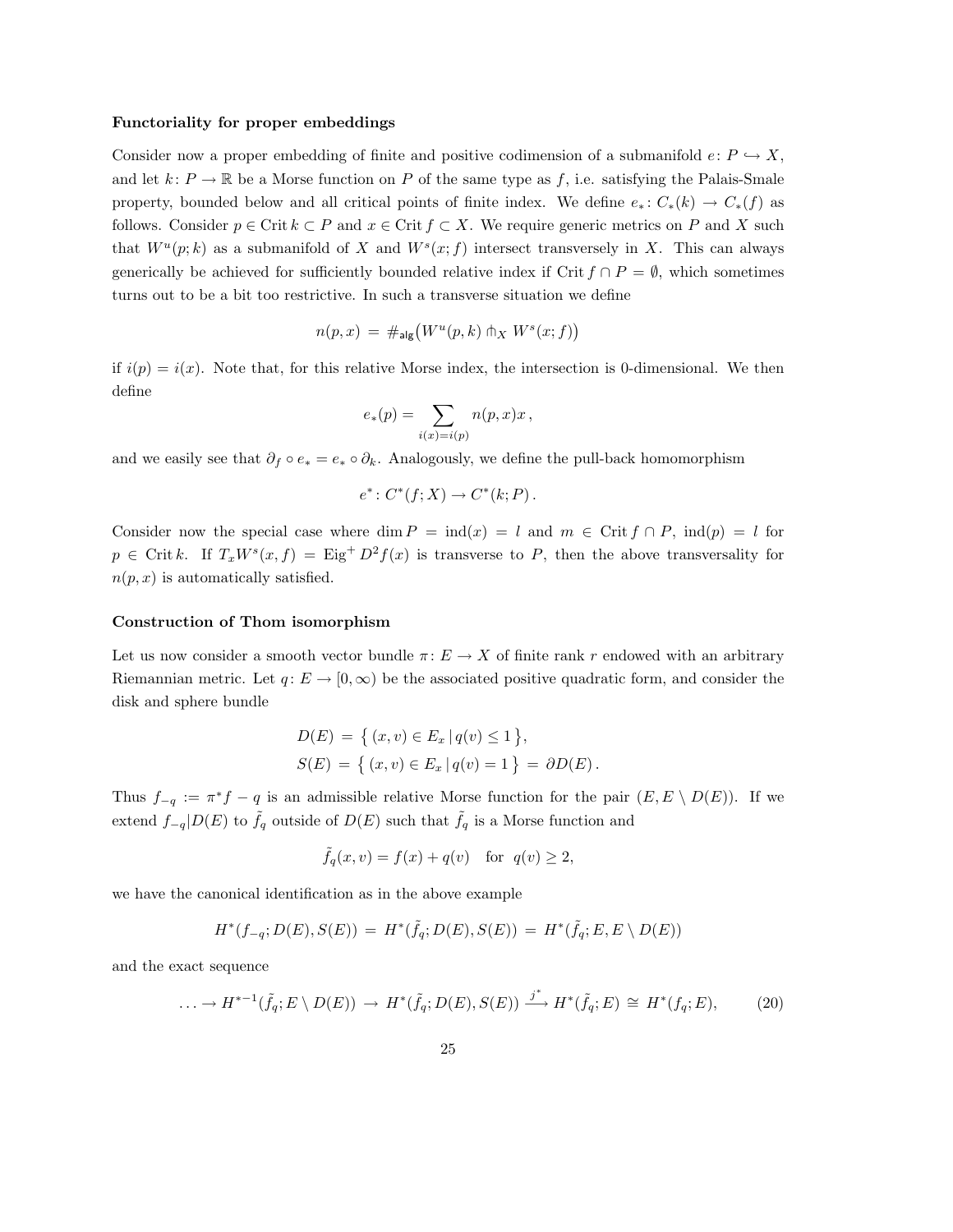with  $f_q = \pi^* f + q$ . Moreover, there is the canonical isomorphism

$$
\pi^* \colon H^*(f;X) \xrightarrow{\cong} H^*(f_q;E) \tag{21}
$$

induced from

$$
\operatorname{Crit}_* f = \operatorname{Crit}_* f_q
$$

by identifying  $X$  with the zero section of  $E$ .

**Proposition 3.1.** If E is an orientable bundle, then Crit<sub>∗</sub> f = Crit<sub>∗+r</sub> f<sub>-q</sub> induces an isomorphism

$$
T^*: H^*(f;X) \xrightarrow{\cong} H^{*+r}(f_{-q}; D(E), S(E))
$$

and the element  $u = T^*(1) \in H^r(f_{-q})$  satisfies  $\varphi_x^*(u) = u_o$  where  $\varphi_x \colon (D^r, S^{r-1}) \hookrightarrow (D(E), S(E))$ is the fibre inclusion over any  $x \in X$  and  $u_o \in H^r(D^r, S^{r-1})$  is the generator compatible with the orientation of E. Moreover, the same identification of critical points induces the dual isomorphism  $T_*: H_*(f_{-q}; D(E), S(E)) \stackrel{\cong}{\longrightarrow} H_{*-r}(f;X).$ 

Corollary 3.2.  $u \in H^r(f_{-q}; D(E), S(E)) = H^r(\tilde{f}_q; D(E), S(E))$  is the Thom class of E, and  $(\pi^*)^{-1} \circ j^*(u) =: e(E) \in H^r(X)$  is the Euler class of E.

This follows from the proposition using (20) and (21). We now prove the proposition.

*Proof.* Without loss of generality, f on X has a unique minimum in  $x<sub>o</sub>$  and we can choose  $x = x<sub>o</sub>$ for the fibre inclusion. Hence  $T^*(1)$  is represented by  $\{(x_0, 0)\}\in H^r(f_{-q}; D(E), S(E))$ . Obviously,  $\text{Eig}^+\left((x_o, 0); f_{-q}\right) \cong \text{Eig}^+(x_o; f)$  is transverse to the fibre  $E_{x_o}$ . Moreover, we have  $W^s((x_o, 0); f_{-q}|E_{x_o}) =$  $\{0\}$  and  $W^u(0; -q) = T_0 E_{x_o}$ . Hence, we have transverse intersection within E and we see  $j^*(x_o, 0) =$ 0. Obviously,  $\{0\} = u_o \in H^r(-q; D^r, S^{r-1})$  is the generator.

Using the canonical identification Crit<sub>\*</sub>  $f = \text{Crit}_{*+r} f_{-q}$  via  $x = (x, 0), W^s(x; f) = W^s((x, 0); f_{-q})$ for all  $x \in \text{Crit}_* f$ , and using the fact that each oriented unstable manifold  $W^u(x; f)$  together with the orientation of E gives an orientation for  $W^u((x,0); f_{-q})$ , implies that we have

$$
\#_{\text{alg}} \big( W^u(x; f) \pitchfork W^s(x'; f) \big) \, = \, \#_{\text{alg}} \big( W^u((x, 0); f_{-q}) \pitchfork W^s((x', 0); f_{-q}) \big) \, .
$$

Since there are no critical points for  $f<sub>g</sub>$  off the zero section we have canonical chain and cochain complex isomorphisms

$$
T_{\bullet}: C_{*+r}(f_{-q}; D(E), S(E)) \stackrel{\cong}{\longrightarrow} C_{*}(f; X),
$$
  

$$
T^{\bullet}: C^{*}(f; X) \stackrel{\cong}{\longrightarrow} C^{*+r}(f_{-q}; D(E), S(E)),
$$

inducing the Thom isomorphisms  $T_*$  and  $T^*$  on homology respectively cohomology level.

 $\Box$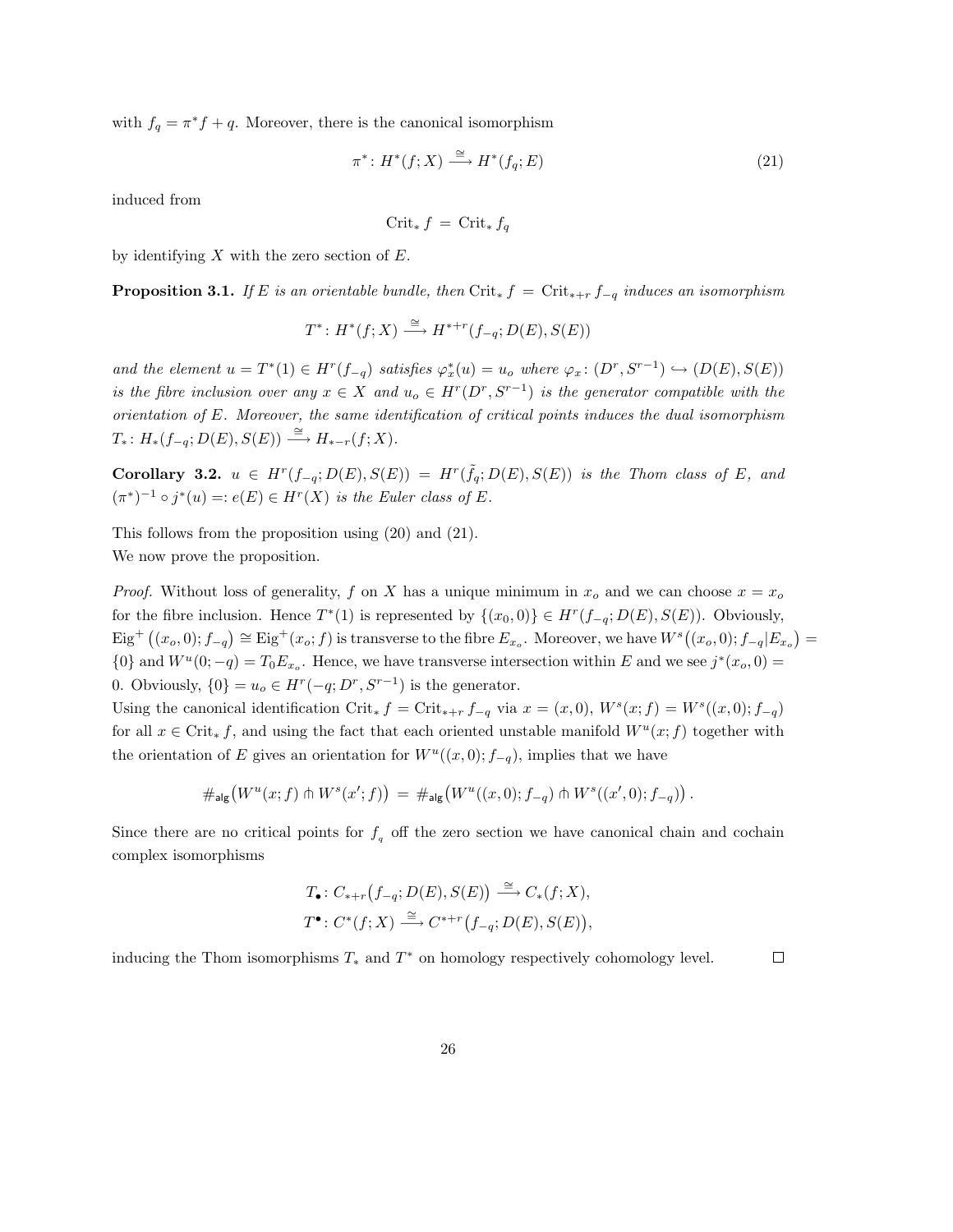### 3.3 Umkehr map for proper embeddings

We will now give another, Morse-theoretical description for the umkehr map.

Let  $e: P \hookrightarrow X$  be again a proper embedding of finite positive codimension with the additional assumption of coorientation, i.e. the normal bundle  $\nu_e$  is oriented. Consider again Morse functions as above,  $k: P \to \mathbb{R}$  and  $f: X \to \mathbb{R}$  with Crit  $f \cap P = \emptyset$ . Then, for generic metrics on P and X we have transverse intersections of the unstable manifold of  $m \in \text{Crit } f$  in X and the stable manifold of  $p \in \text{Crit } k$  in P,

$$
W^u(m; f, X) \pitchfork W^s(p; k, P).
$$

Note that, this in particular requires the tranverse intersection of  $W^u(m; f, X)$  with P. The coherent orientation condition of Morse homology is guaranteed by the assumption of coorientation of  $e(P)$ in  $X$ . Hence, we obtain a well-defined integer

$$
n(m, p) = \#_{\text{alg}}(W^u(m; f) \pitchfork W^s(p; k))
$$

if  $i(m) = i(p) + r$ , where r is the codimension of P.

Proposition 3.3. The associated Morse chain morphism

$$
e_{\bullet}: C_*(f;X) \to C_{*-r}(k;P), \quad m \mapsto \sum_{i(p)=i(m)-r} n(m,p)p,
$$

induces the umkehr map

$$
e_! \colon H_*(f;X) \to H_{*-r}(k;P)
$$

on the level of Morse homology.

*Proof.* Again, it is a standard Morse homology argument to see that the above chain level map  $e_{\bullet}$ commutes with the respective boundary operators,  $\partial_k \circ e_{\bullet} = e_{\bullet} \circ \partial_f$ .

Consider the tubular neighbourhood  $\eta_e$  of P and let  $\tilde{k}_q \in C^{\infty}(X,\mathbb{R})$  be a Morse function on X whose restriction to  $\eta_e$  equals  $k_{-q} = \pi^* k - q$  as above, after identifying  $\eta_e$  with an open subset of the normal bundle  $\nu_e$ . Using the orientation of  $\nu_e$ , we can identify

$$
C_*(\tilde{k}_q; X, X \setminus \eta_e) \cong C_{*-r}(k; P)
$$

precisely as in the proof of Proposition 3.1. Moreover, from the long exact sequence we have on chain level

$$
C_*(\tilde{k}_q; X) \xrightarrow{j} C_*(\tilde{k}_q; X, X \setminus \eta_e) \cong C_{*-r}(k; P).
$$
\n
$$
(22)
$$

Let us now consider on chain level the following definition of the canonical isomorphism  $H_*(f; X) \cong$  $H_*(\tilde{k}_q; X)$ , known in Floer theory as the continuation isomorphism. Namely, given generic Riemannian metrics both for the negative gradient flow of f and of  $k_q$ , we have the chain complex morphism, which is a chain homotopy equivalence,

$$
\Phi\colon C_*(f;X)\to C_*(\tilde k_q;X),\quad m\mapsto \sum_{i(m')=i(m)}n(m,m')m',
$$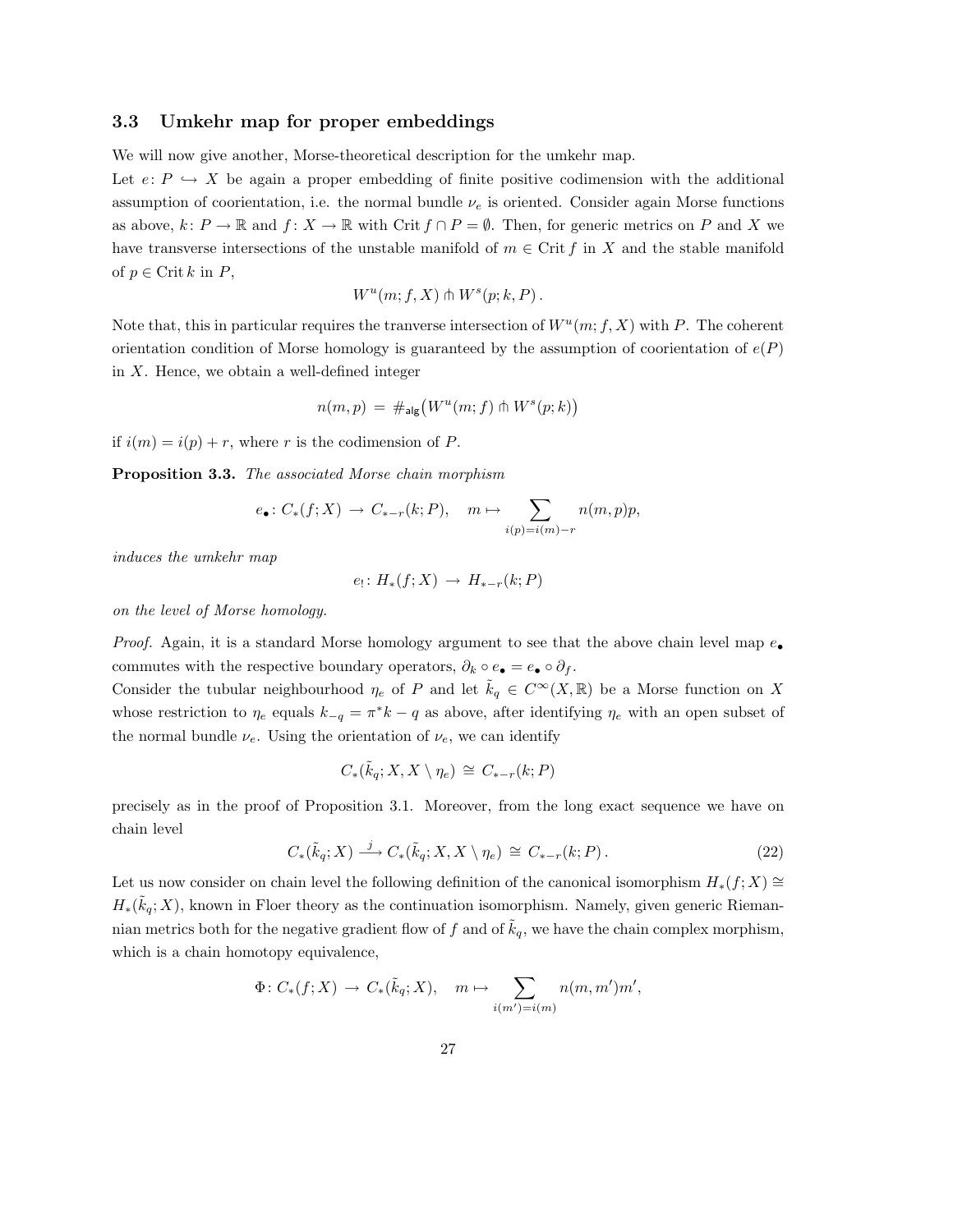with

$$
n(m, m') = \#_{\text{alg}} \big( W^u(m; f) \pitchfork W^s(m'; \tilde{k}_q) \big) .
$$

Composing  $\Phi$  with the chain morphism from (22), we see that we obtain up to chain homotopy equivalence exactly the chain morphism  $e_\bullet\colon C_*(f;X)\to C_{*-r}(k;P).$ 

We conclude the proof by comparing this construction in Morse homology with the definition of the umkehr map in standard homology. We have the commutative diagram

H∗(f; X) <sup>∼</sup><sup>=</sup> −−−−→ <sup>H</sup>∗( ˜kq; X) <sup>j</sup><sup>∗</sup> −−−−→ <sup>H</sup>∗( ˜kq; X, X \ ηe) <sup>∼</sup><sup>=</sup> −−−−→ <sup>H</sup>∗−<sup>r</sup>(k; <sup>P</sup>) ∼= <sup>y</sup> <sup>∼</sup><sup>=</sup> <sup>y</sup> <sup>∼</sup><sup>=</sup> y H∗(X) <sup>j</sup><sup>∗</sup> −−−−→ <sup>H</sup>∗(D(νe), S(νe)) ·∩uνe −−−−→ <sup>H</sup>∗−<sup>r</sup>(P) id <sup>y</sup> <sup>∼</sup><sup>=</sup> y id y H∗(X) (τe)<sup>∗</sup> −−−−→ <sup>H</sup>∗(<sup>P</sup> <sup>ν</sup><sup>e</sup> ) <sup>∼</sup><sup>=</sup> −−−−→ <sup>H</sup>∗−<sup>r</sup>(P)

where the upper row gives  $e_!$  and the lower row is by definition the umkehr map.

 $\Box$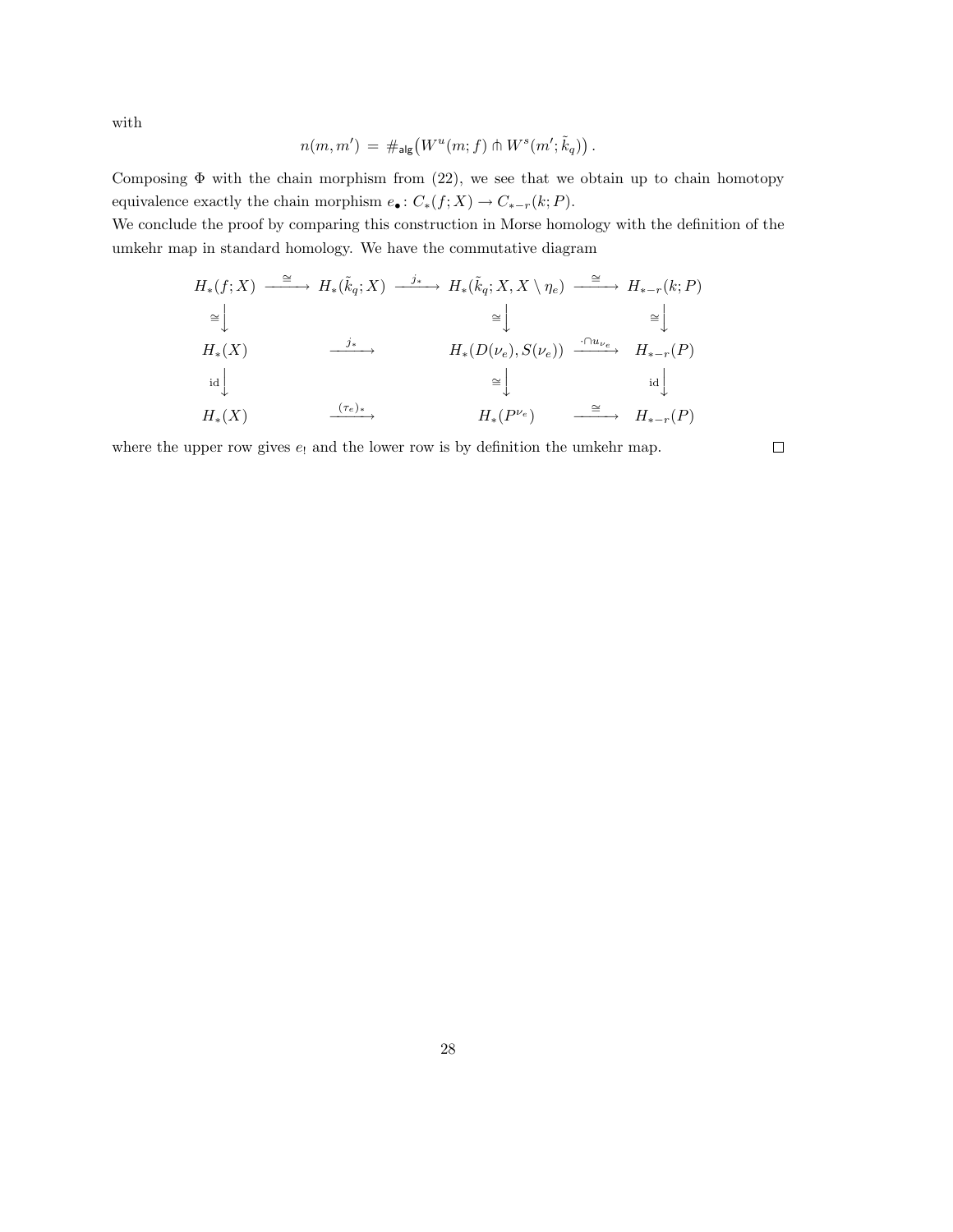# References

- [1] A. Abbondandolo and P. Majer, Morse homology on Hilbert spaces, Comm. Pure Appl. Math. 54 (2001), 689–760.
- [2] A. Abbondandolo and P. Majer, A Morse complex for infinite dimensional manifolds part I, Adv. Math. 197, (2005), 321–410.
- [3] A. Abbondandolo and P. Majer, Lectures on the Morse Complex for Infinite-Dimensional Manifolds, Morse theoretic methods in nonlinear analysis and in symplectic topology (Montreal) (P. Biran, O. Cornea, and F. Lalonde, eds.), Springer, 2006, pp. 1–74.
- [4] A. Abbondandolo and M. Schwarz, On the Floer homology of cotangent bundles, Comm. Pure Appl. Math. 59, (2006) , 254–316.
- [5] A. Abbondandolo and M. Schwarz Floer Homology of cotangent bundles and the loop poduct, preprint MPI MIS no. 41, May 2008.
- [6] M. Betz and R.L. Cohen, Graph moduli spaces and cohomology operations Turkish J. Math. 18, (1993), 23-41.
- [7] M. Chas and D. Sullivan, String Topology, to appear in Annals of Math., preprint: math.GT/9911159, (1999).
- [8] R.L. Cohen, The Floer homotopy type of the cotangent bundle, preprint: math.AT/0702852
- [9] R.L. Cohen and V. Godin, A polarized view of string topology, , Topology, Geometry, and Quantum Field Theory, London Math. Soc. Lecture Notes 308 (2004), 127-154.
- [10] R.L. Cohen and J.D.S. Jones, A homotopy theoretic realization of string topology, Math. Annalen, 324, (2002) 773-798 .
- [11] R.L. Cohen, J.D.S. Jones, and G.B. Segal, Floer's infinite dimensional Morse theory and homotopy theory Floer Memorial Volume, Birkhauser Verlag Prog. in Math. 133 (1995), 287 - 325.
- [12] R.L. Cohen, J.D.S. Jones, and G.B. Segal, Morse theory and classifying spaces, Stanford University preprint, (1995) available at http://math.stanford.edu/˜ralph/papers.html
- [13] R.L. Cohen, K. Hess, and A.A Voronov, **String Topology and Cyclic Homology** in Adv. Courses Math. CRM Barcelona, Basel, Birkhauser (2006).
- [14] R.L. Cohen and P. Norbury Morse field theory, preprint: math.GT/0509681